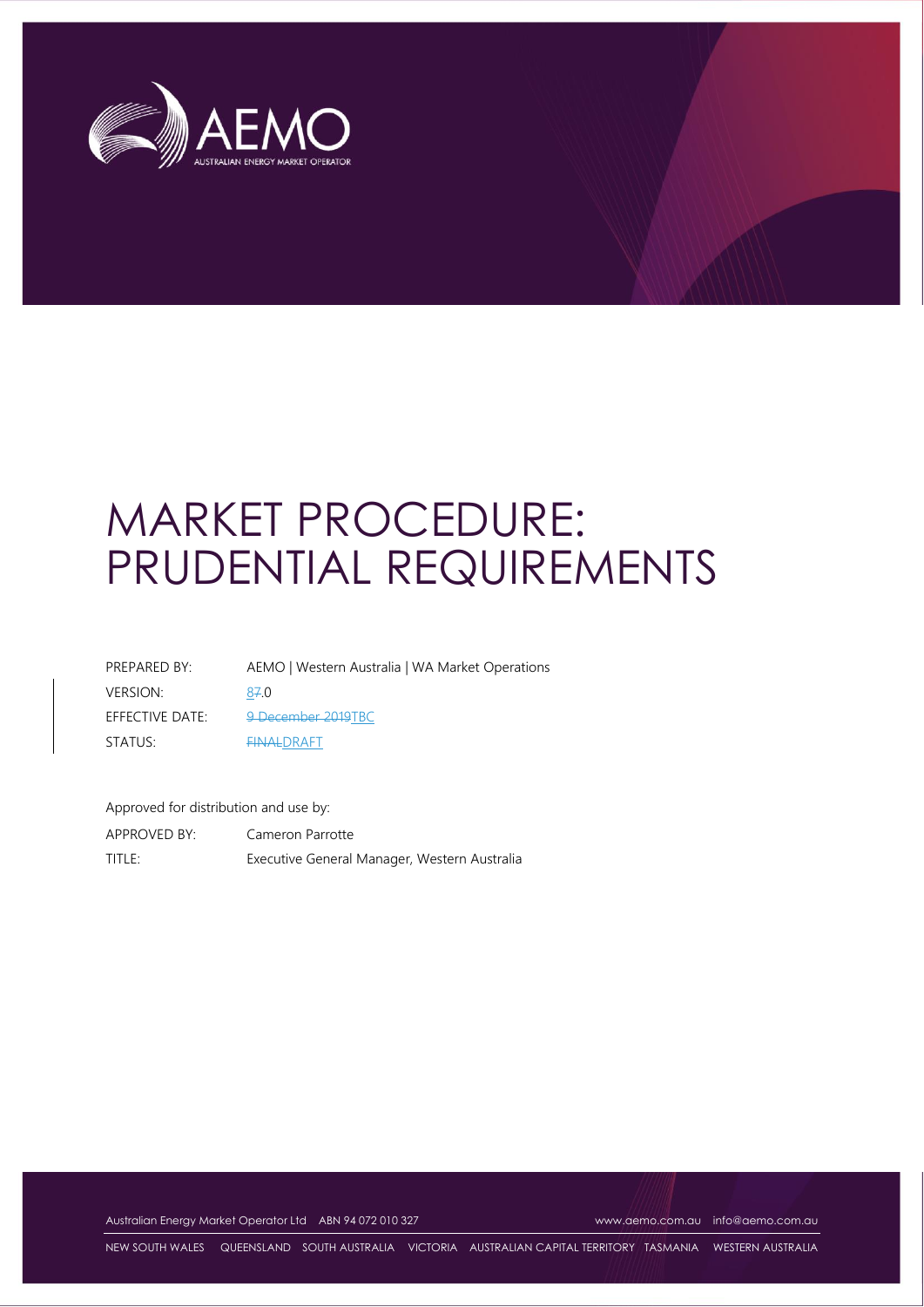

# **VERSION RELEASE HISTORY**

| Version | <b>Effective Date</b> | Summary of Changes                                                                                                                                                                                                                                                                                                                                               |
|---------|-----------------------|------------------------------------------------------------------------------------------------------------------------------------------------------------------------------------------------------------------------------------------------------------------------------------------------------------------------------------------------------------------|
| 1.0     | 12 September 2006     | Market Procedure for Prudential Requirements                                                                                                                                                                                                                                                                                                                     |
| 2.0     | 15 October 2008       | Amendments to Market Procedure resulting from PC_2008_08                                                                                                                                                                                                                                                                                                         |
| 3.0     | 1 May 2014            | Amendments to Market Procedure resulting from PC_2013_04                                                                                                                                                                                                                                                                                                         |
| 4.0     | 30 November 2015      | Changes resulting from the transfer of functions from the IMO to AEMO                                                                                                                                                                                                                                                                                            |
| 5.0     | 18 April 2017         | Changes resulting from the transfer of System Management functions to<br><b>AEMO</b>                                                                                                                                                                                                                                                                             |
| 6.0     | 27 June 2019          | Changes resulting from Procedure Change Proposal AEPC_2019_03<br>$\bullet$<br>related to the Rule Change Proposal RC_2017_06: Reduction of the<br>prudential exposure in the Reserve Capacity Mechanism<br>Changes to Credit Support arrangements to reflect Security Deposit<br>deeds and directions<br>Updates to reflect AEMO's new Market Procedure template |
| 7.0     | 9 December 2019       | Changes resulting from Procedure Change Proposal AEPC_2019_11. These<br>changes are an update to the calculation of the anticipated maximum<br>exposure for a Market Participant for which at least three full months of Non-<br>STEM settlement data is available                                                                                               |
| 8.0     | <b>TBC</b>            | Changes resulting from AEPC 2020 xx to improve the accuracy of the<br>calculation of a Market Participant's Outstanding Amount                                                                                                                                                                                                                                   |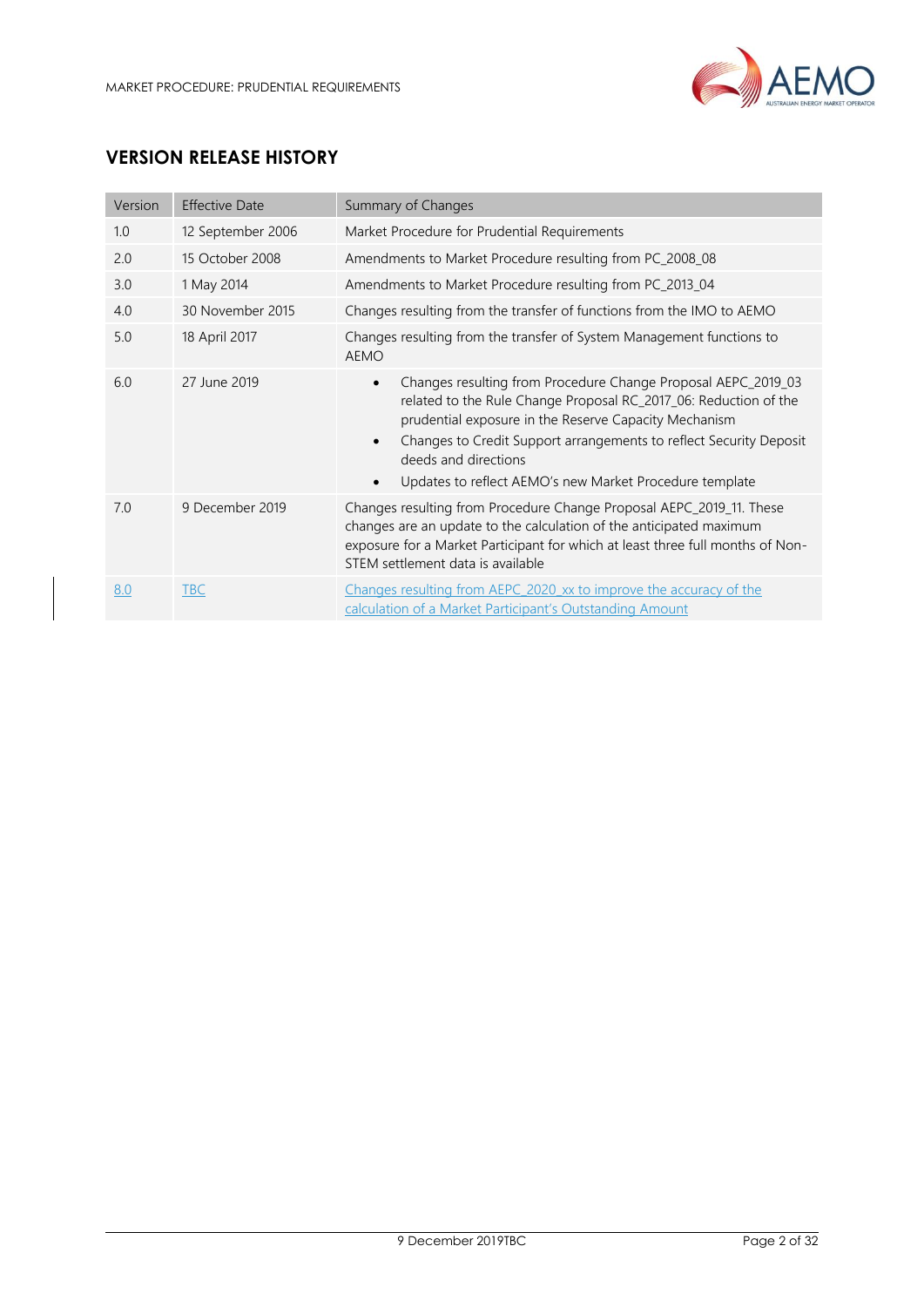

#### **CONTENTS**

|             | <b>INTRODUCTION</b>                                                                                                                                                                                        | $\overline{5}$   |
|-------------|------------------------------------------------------------------------------------------------------------------------------------------------------------------------------------------------------------|------------------|
| 1.1.        | Purpose and scope                                                                                                                                                                                          | 5                |
| 1.2.        | Definitions and Interpretation<br><u> 1980 - Jan Barnett, fransk politiker (d. 1980)</u>                                                                                                                   | $\overline{5}$   |
| 1.3.        | <b>Related Documents</b>                                                                                                                                                                                   |                  |
|             |                                                                                                                                                                                                            |                  |
| 2.          | <b>CREDIT LIMITS [CLAUSE 2.37.4]</b>                                                                                                                                                                       | 8                |
| 2.1.        | <b>Credit Limit Determination</b>                                                                                                                                                                          | 8                |
|             | Credit Limit Determination for a Market Participant for which At Least Three Full Months of Non-                                                                                                           |                  |
|             | <b>STEM Settlement Data is Available</b>                                                                                                                                                                   | 8                |
| <u>2.3.</u> | Credit Limit Determination for a Market Participant for which Less Than Three Months of Non-                                                                                                               |                  |
|             | <b>STEM Settlement Data is Available</b>                                                                                                                                                                   | <u> 10</u>       |
| 2.4.        | Credit Limit Determination for a Market Generator Adding One or More New Facilities                                                                                                                        | 11               |
| 2.5.        | Credit Limit Determination for a Market Customer Adding One or More New End-Consumers or<br>Loads                                                                                                          |                  |
| 2.6.        | Credit Limit Determination for a Market Participant Adding One or More New DSPs                                                                                                                            | <u> 11</u><br>12 |
| 2.7.        | Notifying a Market Participant of its Credit Limit                                                                                                                                                         | 13               |
| 2.8.        | Changes in Circumstances Affecting a Market Participant's Credit Limit                                                                                                                                     | 13               |
|             |                                                                                                                                                                                                            |                  |
| 3.          | <b>CREDIT SUPPORT</b>                                                                                                                                                                                      | 15               |
| 3.1.        | Credit Support Delivery Process <b>Credit Support Delivery Process</b>                                                                                                                                     | 15               |
| 3.2.        | <b>Amount of Credit Support</b><br><u> 1980 - Johann Barn, mars ann an t-Amhain Aonaich an t-Aonaich an t-Aonaich an t-Aonaich an t-Aonaich an t-Aon</u>                                                   | 16               |
| 3.3.        | <b>Credit Support Effective Date</b>                                                                                                                                                                       | <u>16</u>        |
| 3.4.        | <u> 1989 - Johann Stein, marwolaethau (b. 1989)</u><br><b>Maintaining Credit Support</b>                                                                                                                   | <u>16</u>        |
| 3.5.        | <b>Withdrawing Credit Support</b><br><u> 1989 - Johann Barn, mars eta bat erroman erroman erroman erroman erroman erroman erroman erroman erroman err</u>                                                  | 17               |
| <u>3.6.</u> | <b>Credit Support Arrangements</b><br><u> 1980 - Johann Barn, amerikan bernama di sebagai personal di sebagai personal di sebagai personal di sebagai p</u>                                                | 17               |
| 3.7.        | <b>Submitting Guarantees or Bank Undertakings</b>                                                                                                                                                          | <u>18</u>        |
| 3.8.        | <b>Submitting Security Deposits</b><br>and the state of the state of the state of the state of the state of the state of the state of the state of the                                                     | 19               |
| 3.9.        | <b>AEMO's Process of Reviewing Credit Support Arrangements</b>                                                                                                                                             | 20               |
| 3.10.       | Further Steps by AEMO with respect to Credit Support Arrangements                                                                                                                                          | 20               |
| 3.11.       | <b>Replacing a Credit Support Arrangement Arrangement Arrangement</b>                                                                                                                                      | 21               |
| 3.12.       | Holding Security Deposits and Associated Costs <b>Exercise 2018</b>                                                                                                                                        | 21               |
| 4.          | <b>ACCEPTABLE CREDIT CRITERIA</b>                                                                                                                                                                          | 22               |
| 4.1         | Completing the Acceptable Credit Criteria Form <b>Completion Completion Completion Completion Completion Completion Completion Completion Completion Completion Completion Completion Completion Compl</b> | 22               |
| 4.2.        | Maintaining the List of Entities Meeting the Acceptable Credit Criteria                                                                                                                                    | 22               |
|             |                                                                                                                                                                                                            |                  |
| 5.          | PRUDENTIAL SECURITY <b>And All And All And All And All And All And All And All And All And All And All And All And A</b>                                                                                   | 23               |
| 5.1.        | <b>Outstanding Amount</b>                                                                                                                                                                                  | 23               |
| 5.2.        | <b>Estimation Methodology for the Purposes of Determining the Outstanding Amount</b>                                                                                                                       | 2625             |
| 5.3.        | <b>Voluntary Prepayment</b><br><u> 1989 - Johann Stein, mars and de Britain and de Britain and de Britain and de Britain and de Britain and de B</u>                                                       | 2826             |
| 5.4.        | <b>Trading Margin</b>                                                                                                                                                                                      | 2927             |
| 5.5.        | <b>Margin Call</b>                                                                                                                                                                                         | 2927             |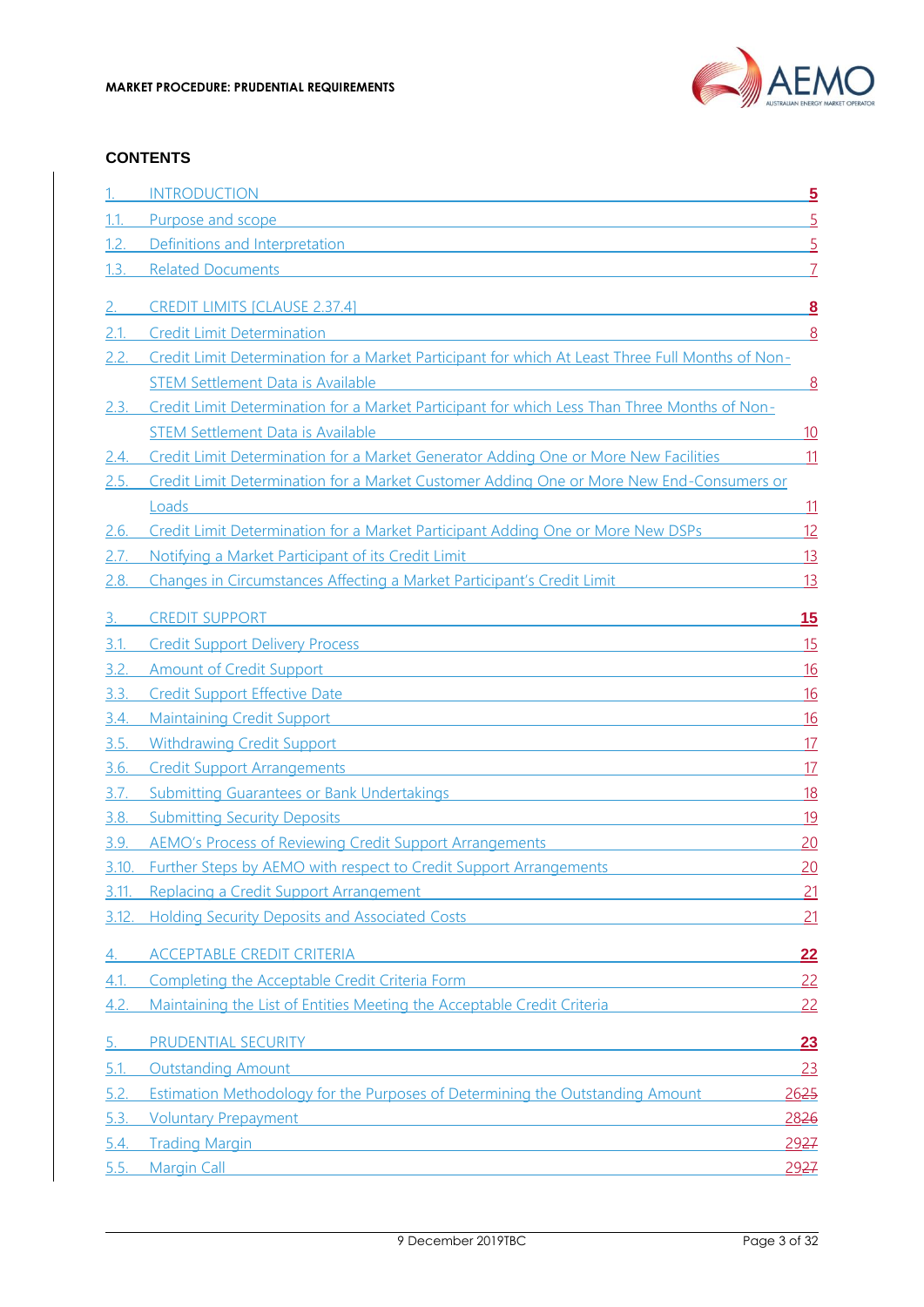

| -5.6. | <b>Prudential Risk Report</b>                                                     | 30 <del>28</del> |
|-------|-----------------------------------------------------------------------------------|------------------|
|       | APPENDIX A. FACTORS TO BE TAKEN INTO ACCOUNT IN DETERMINING THE EXPECTED VALUE OF |                  |
|       | A TRANSACTION [CLAUSE 2.41.5]                                                     | 3129             |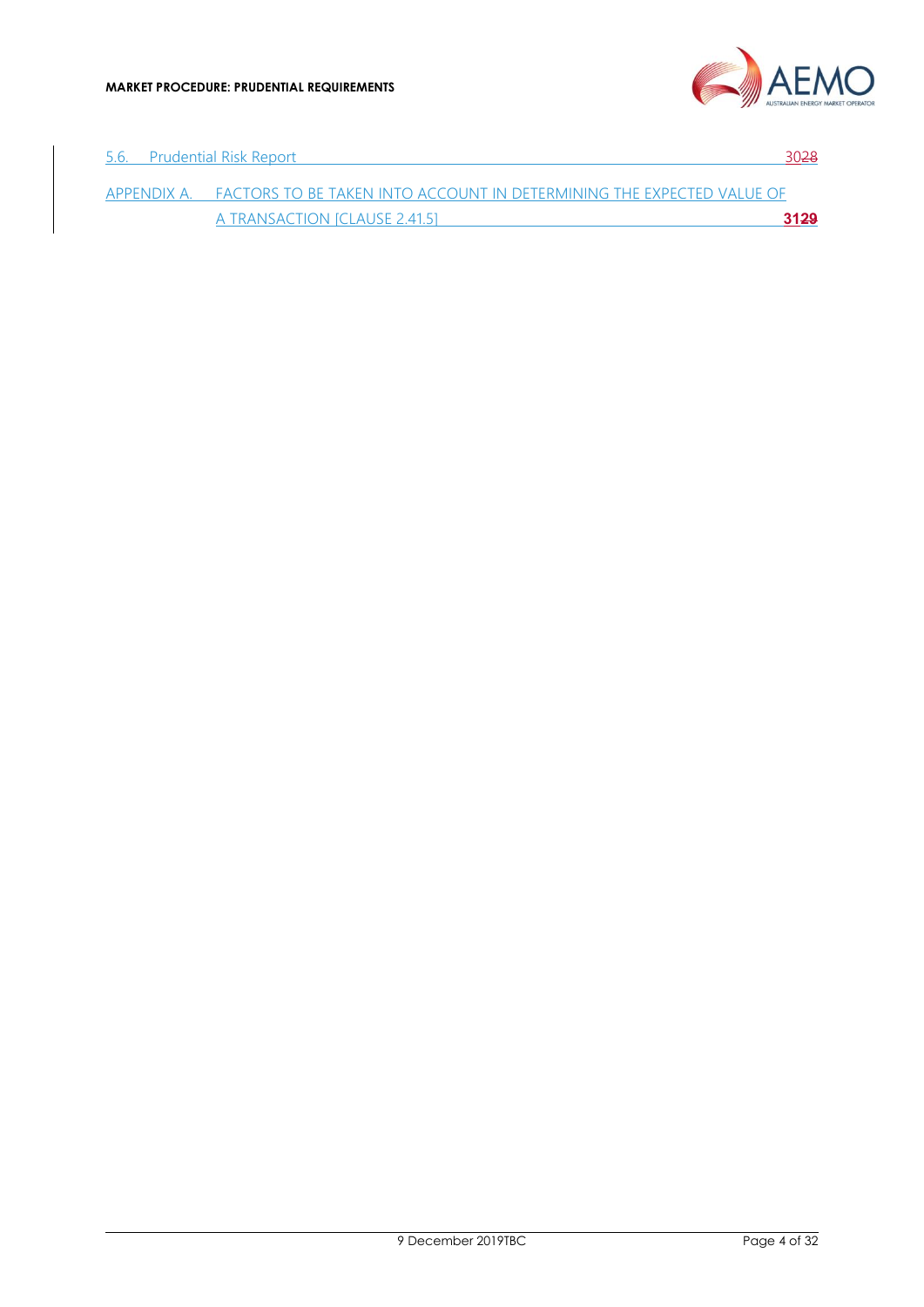

#### <span id="page-4-0"></span>**1. INTRODUCTION**

#### <span id="page-4-1"></span>**1.1. Purpose and scope**

- 1.1.1. This is the Market Procedure: Prudential Requirements (Procedure) made in accordance with AEMO's functions under clause 2.1A.2(h) of the Wholesale Electricity Market Rules (WEM Rules). This Procedure is also made under clause 2.43.1 of the WEM Rules.
- 1.1.2. This Procedure has effect only for the purposes set out in the WEM Rules and the WEM Rules prevail over these Proceduresthis Procedure to the extent of any inconsistency.
- 1.1.3. The purpose of this Procedure is to outline:
	- (a) how AEMO will determine Credit Limits;
	- (b) the arrangements for Credit Support, including:
		- (i) the form of acceptable guarantees and bank undertakings;
		- (ii) where and how AEMO will hold cash deposits and how the costs and fees of holding cash deposits will be met; and
		- (iii) the application of monies drawn upon from Credit Support in respect of amounts owed by the relevant Market Participant to AEMO;
	- (c) how AEMO will assess persons against the Acceptable Credit Criteria;
	- (d) how AEMO will calculate Trading Margins;
	- (e) how AEMO will issue Margin Calls;
	- (f) the factors to be taken into account to determine the expected value of transactions; and
	- (g) other matters relating to Credit Limits, Credit Support, Trading Limits, the Outstanding Amount, Trading Margins and Margin Calls under sections 2.37 to 2.42 of the WEM Rules.
- 1.1.4. In this Procedure, where obligations are conferred on a Rule Participant, that Rule Participant must comply with the relevant obligations in accordance with clauses 2.9.7, 2.9.7A, 2.9.7B, 2.9.7C and 2.9.8 of the WEM Rules, as applicable.
- 1.1.5. Reference to particular WEM Rules within the Procedure in bold and square brackets **[clause XX]** are included for convenience only and are not part of this Procedure.

## <span id="page-4-2"></span>**1.2. Definitions and Interpretation**

1.2.1. Terms defined in the WEM Rules have the same meanings in this Procedure, unless otherwise specified in this clause. The words, phrases and abbreviations in Table 1 have the meanings set out opposite them when used in this Procedure.

Table 1 Defined terms

| Term                         | Definition                                                                                                                                                                                                                                                                                        |
|------------------------------|---------------------------------------------------------------------------------------------------------------------------------------------------------------------------------------------------------------------------------------------------------------------------------------------------|
| Ancillary Service Settlement | The process of calculating a Rule Participant's net settlement amount for all<br>transactions and amounts pertaining to their Ancillary Service settlement<br>amount in accordance with section 9.9 of the WEM Rules and reflected in<br>the Non-STEM Settlement Statement for the Trading Month. |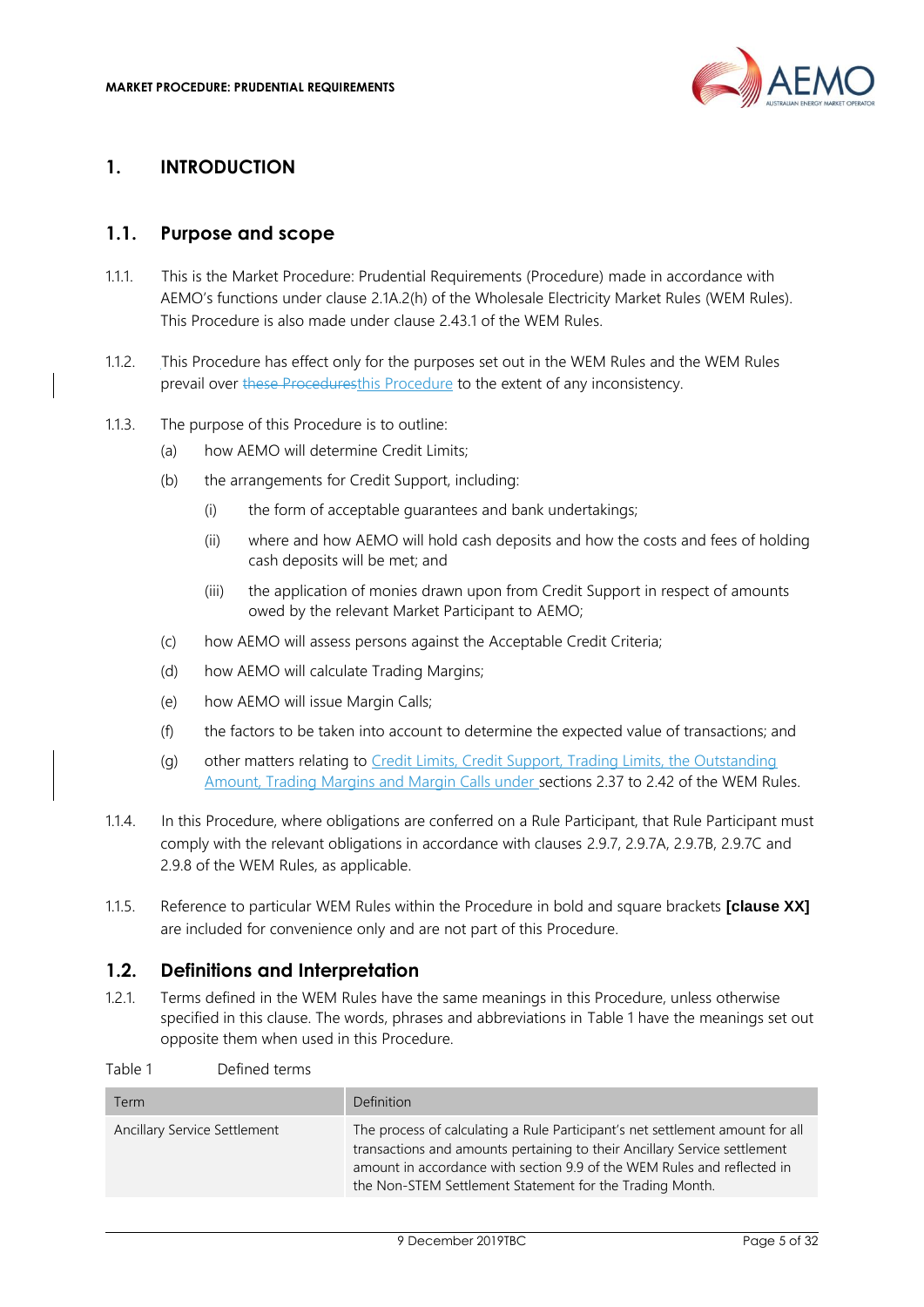

| Term                                                  | Definition                                                                                                                                                                                                                                                                                                                                                                                                                                                   |
|-------------------------------------------------------|--------------------------------------------------------------------------------------------------------------------------------------------------------------------------------------------------------------------------------------------------------------------------------------------------------------------------------------------------------------------------------------------------------------------------------------------------------------|
| <b>Balancing Settlement</b>                           | The process of calculating a Rule Participant's net settlement amount for all<br>transactions and amounts pertaining to their Balancing Settlement amount<br>in accordance with section 9.8 of the WEM Rules and reflected in the<br>Non-STEM Settlement Statement for the Trading Month.                                                                                                                                                                    |
| Credit Support Effective Date                         | For a Market Participant, the date determined by AEMO by which the<br>Market Participant's Credit Support must become duly effective.                                                                                                                                                                                                                                                                                                                        |
| Due Date                                              | The date specified by AEMO in respect of a step in this Market Procedure.                                                                                                                                                                                                                                                                                                                                                                                    |
| Market Participant Fee Settlement                     | The process of calculating a Rule Participant's net settlement amount for all<br>transactions and amounts pertaining to its fees associated with the services<br>provided by AEMO (including in its capacity as System Management), and<br>the Economic Regulation Authority as described in section 2.24 of the WEM<br>Rules, in accordance with section 9.13 of the WEM Rules and reflected in the<br>Non-STEM Settlement Statement for the Trading Month. |
| Non-Short Term Energy Market<br>(Non-STEM) Settlement | The process of calculating a Rule Participant's net settlement amount for all<br>transactions and amounts, other than those pertaining to the STEM, in<br>accordance with section 9.14 of the WEM Rules.                                                                                                                                                                                                                                                     |
| Outage Compensation Settlement                        | The process of calculating a Rule Participant's net settlement amount for all<br>transactions and amounts pertaining to its Outage compensation<br>settlement amount in accordance with section 9.10 of the WEM Rules, which<br>is reflected in the Non-STEM Settlement Statement for the Trading Month.                                                                                                                                                     |
| <b>Reconciliation Settlement</b>                      | The process of calculating a Rule Participant's net settlement amount for all<br>transactions and amounts pertaining to their reconciliation settlement<br>amount in accordance with section 9.11 of the WEM Rules, which is reflected<br>in the Non-STEM Settlement Statement for the Trading Month.                                                                                                                                                        |
| Reserve Capacity Settlement                           | The process of calculating a Rule Participant's net settlement amount for all<br>transactions and amounts pertaining to their Reserve Capacity settlement<br>amount in accordance with section 9.7 of the WEM Rules, which is reflected<br>in the Non-STEM Settlement Statement for the Trading Month.                                                                                                                                                       |
| <b>STEM Settlement</b>                                | The process of calculating a Rule Participant's net settlement amount for all<br>transactions and amounts pertaining to their STEM settlement amount in<br>accordance with section 9.6 of the WEM Rules, which is reflected in the<br>STEM Settlement Statement for the Trading Week.                                                                                                                                                                        |
| <b>Treasury Corporation</b>                           | A central borrowing authority of an Australian State or Territory, of which<br>authority has been established by an Act of Parliament of that State or<br>Territory.                                                                                                                                                                                                                                                                                         |
| Wholesale Electricity Market System<br>(WEMS)         | AEMO's IT interface used to administer, operate and settle the Wholesale<br>Electricity Market (WEM).                                                                                                                                                                                                                                                                                                                                                        |

- 1.2.2. The following principles of interpretation apply to this Procedure, unless otherwise expressly indicated:
	- a) references to time are references to Australian Western Standard Time;
	- b) terms that are capitalised, but not defined in this Procedure, have the meaning given in the WEM Rules;
	- c) to the extent that this Procedure is inconsistent with the WEM Rules, the WEM Rules prevail to the extent of the inconsistency;
	- d) a reference to the WEM Rules or Market Procedures includes any associated forms required or contemplated by the WEM Rules or Market Procedures; and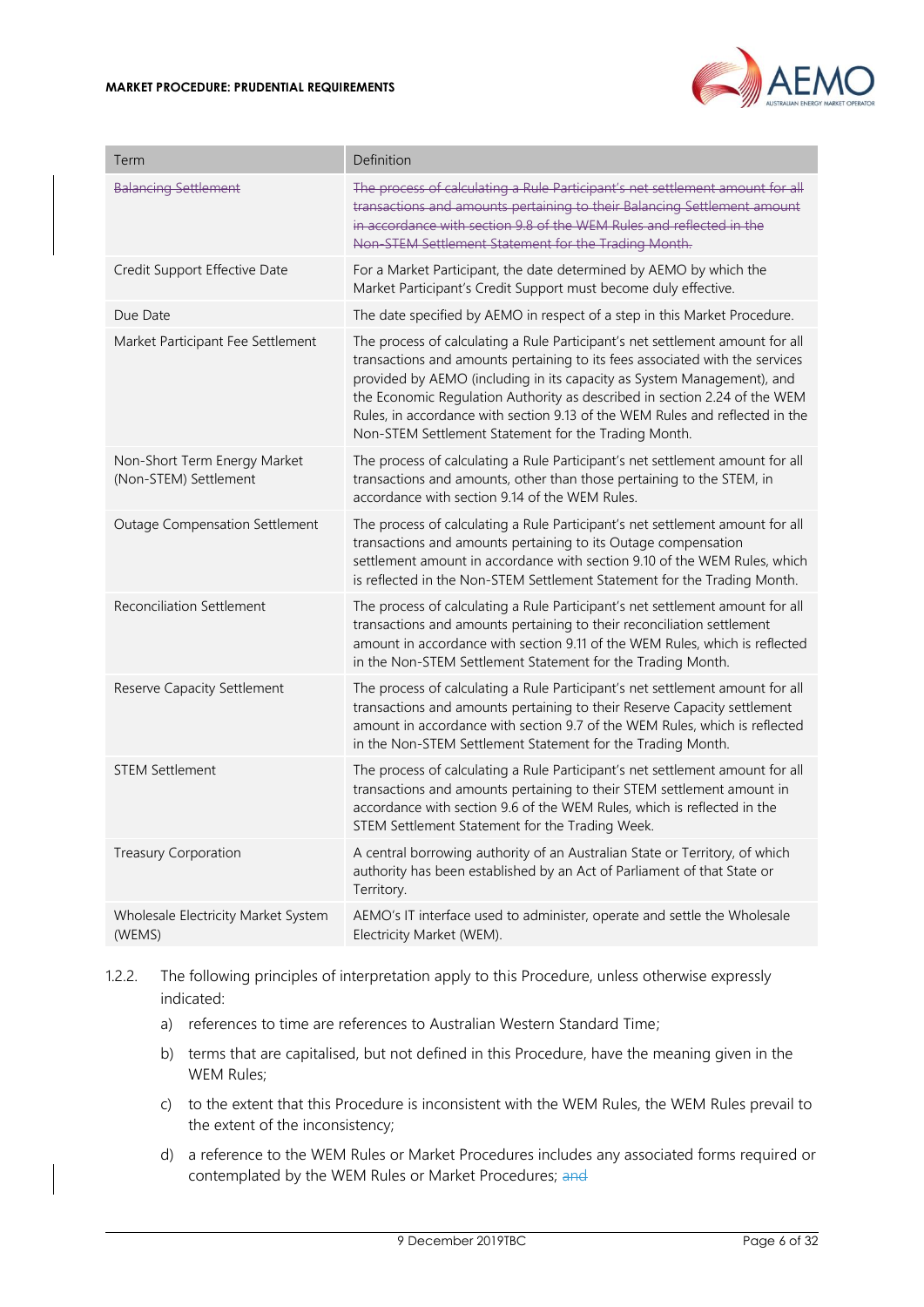

e) words expressed in the singular include the plural and vice versa.; and

 $\theta$ )f)  $\theta$  in this Procedure the conventions specified in sections 1.3 to 1.5 of the WEM Rules apply.

- 1.2.4.1.2.3. The appendices contained within this Procedure form part of the Procedure and are legally enforceable.
- 1.2.5.1.2.4. AEMO may, in its absolute discretion, amend and publish on the Market Web Site, any market documents and user guides listed in step [1.3.1.](#page-6-1)
- 1.2.6.1.2.5. A Market Participant, wishing to use any market document listed in step [1.3.1,](#page-6-1) must ensure that it downloads the current version from the Market Web Site.
- 1.2.7.1.2.6. If AEMO amends and publishes a market document listed in step [1.3.1,](#page-6-1) prior to a Market Participant's provision of Credit Support under this Procedure, AEMO must apply the amended and published version of that market document to assess compliance of the Credit Support.

#### <span id="page-6-0"></span>**1.3. Related Documents**

- <span id="page-6-1"></span>1.3.1. The following Market Procedures, market documents and user guides (available on the Market Web Site<sup>1</sup>) provide background information to this Procedure:
	- (a) Market Procedure: Rule Participant Registration and Deregistration;
	- (b) Market Procedure: Settlement;
	- (c) Market Procedure: Reserve Capacity Security;
	- (d) Market Procedure: Notices and Communications;
	- (e) Market Procedure: Information Confidentiality;
	- (f) Proforma deeds for:
		- (i) Bank undertaking for Credit Support;
		- (ii) Guarantee for Credit Support;
		- (iii) Security Deposit for Credit Support;
		- (iv) Security Deposit for Credit Support (provided by third party); and
		- (v) Voluntary prepayments;
	- (g) Change of contact details form;
	- (h) Contact details of guarantee/bank undertakings form;
	- (i) Security Deposit instructions;
	- (j) Acceptable Credit Criteria form;
	- (k) List of entities meeting the Acceptable Credit Criteria; and
	- (l) WEMS MPI User Guide; and

(l)(m) WEM Metering, Settlement and Prudential Calculations.

<sup>&</sup>lt;sup>1</sup> Available at [http://aemo.com.au/Electricity/Wholesale-Electricity-Market-WEM/Procedures.](http://aemo.com.au/Electricity/Wholesale-Electricity-Market-WEM/Procedures)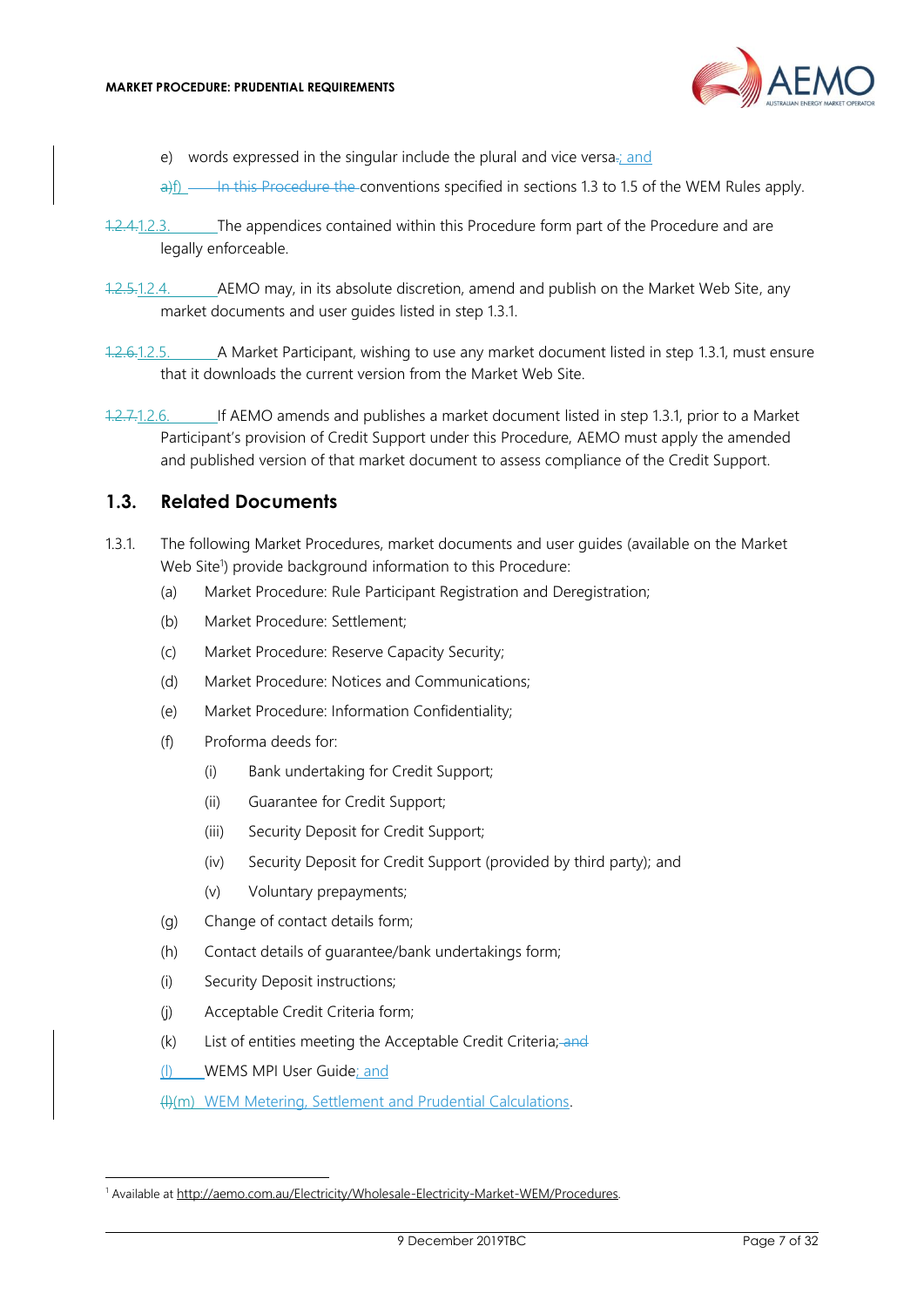

# <span id="page-7-0"></span>**2. CREDIT LIMITS [CLAUSE 2.37.4]**

# <span id="page-7-1"></span>**2.1. Credit Limit Determination**

- <span id="page-7-4"></span>2.1.1. When determining, reviewing and revising a Market Participant's Credit Limit in accordance with clauses 2.37.2 and 2.37.3 of the WEM Rules, AEMO must take into account the principles laid out in clause 2.37.4 [clause 2.37.1].
- 2.1.2. AEMO must apply clause 2.37.4 of the WEM Rules as follows:
	- (a) For a Market Participant for which at least three full months of data from the Non-STEM Settlement process is available, AEMO must determine a Credit Limit in accordance with step [2.2.](#page-7-2)
	- (b) For a Market Participant for which less than three full months of data from the Non-STEM Settlement process is available, AEMO must determine an initial Credit Limit in accordance with step [2.3.](#page-9-0)

# <span id="page-7-2"></span>**2.2. Credit Limit Determination for a Market Participant for which At Least Three Full Months of Non-STEM Settlement Data is Available**

- 2.2.1. When reviewing or revising a Market Participant's Credit Limit in accordance with clauses 2.37.2 or 2.37.3 of the WEM Rules, AEMO must determine the Credit Limit as the sum of the anticipated maximum exposure (AME) determined in step [2.2.2](#page-7-3) and any amount determined in step [2.2.3.](#page-8-0)
- <span id="page-7-3"></span>2.2.2. AEMO must determine a Market Participant's AME using up to 24 months of available STEM Settlement and Non-STEM Settlement data from the period preceding the date on which the Credit Limit is determined, in the order listed below:
	- (a) For each invoiced Trading Month for Non-STEM Settlement Statements, AEMO must calculate the Trading Day Non-STEM Settlement exposure for each Trading Day of the Trading Month for the Market Participant. This Trading Day Non-STEM Settlement exposure is calculated as:

$$
\left\{\frac{RCSA(p,m)+ASSA(p,m)+COCSA(p,m)+RSA(p,m)+MPFSA(p,m)}{n}+\sum_{t=1}^{48}BSA(p,d,t)\right\}
$$

where:

 $RCSA(p, m)$  is the Reserve Capacity Settlement amount for Market Participant p for Trading Month m calculated in accordance with clause 9.7.1 of the WEM Rules and the Market Procedure: Settlement;

 $ASSA(p, m)$  is the Ancillary Service Settlement amount for Market Participant p for Trading Month m calculated in accordance with clause 9.9.1 of the WEM Rules and the Market Procedure: Settlement;

 $COCSA(p, m)$  is the Outage Compensation Settlement amount for Market Participant p for Trading Month m calculated in accordance with clause 9.10.1 of the WEM Rules and the Market Procedure: Settlement;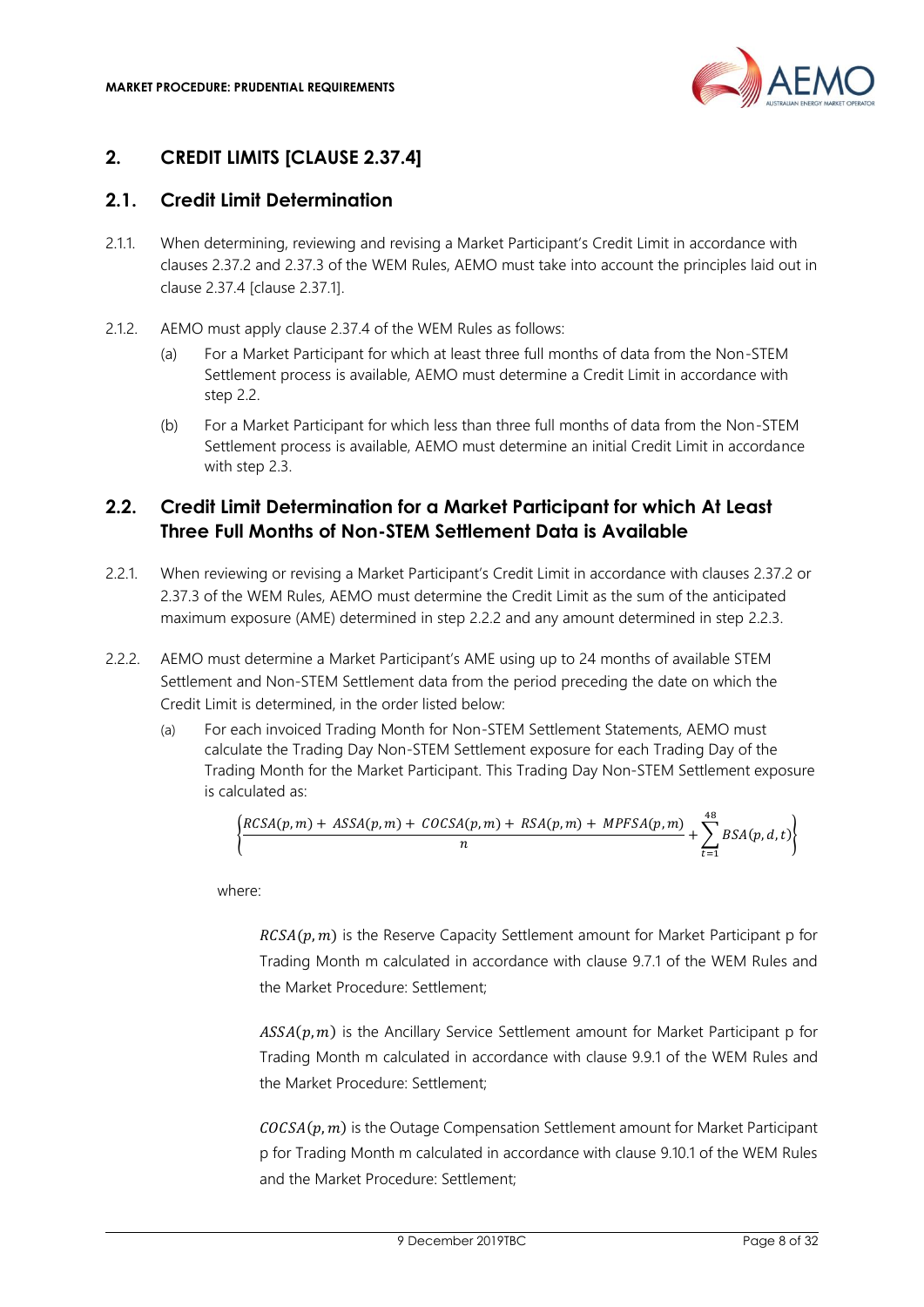

 $RSA(p, m)$  is the Reconciliation Settlement amount for Market Participant p for Trading Month m calculated in accordance with clause 9.11.1 of the WEM Rules and the Market Procedure: Settlement;

 $MPFSA(p, m)$  is the applicable Market Participant Fee Settlement amount for Market Participant p for Trading Month m calculated in accordance with clause 9.13.1 of the WEM Rules and the Market Procedure: Settlement;

 $\sum_{t=1}^{48} BSA(p, d, t)$  is the sum of the Balancing Settlement amounts for Market Participant p for all Trading Intervals t of Trading Day d calculated in accordance with clause 9.8.1 of the WEM Rules and the Market Procedure: Settlement; and

 $n$  is the number of Trading Days in Trading Month m.

- (b) Using the Trading Day Non-STEM Settlement exposure, AEMO must calculate the total running 70-day exposure, for all consecutive 70-day periods from the last day of the most recently settled Trading Month up to a maximum of 24 months prior to the time of calculation.
- (c) AEMO must determine the highest running 70-day exposure as the Market Participant's maximum exposure in the Non-STEM Settlement process.
- (d) If the Market Participant participated in the STEM over that period, AEMO must also calculate the Trading Day STEM exposure for the Market Participant. This is calculated as:

$$
\Big\{\!\frac{STEMSA(p,w)}{m}\!\Big\}
$$

where:

 $STEMSA(p, w)$  is the STEM Settlement amount for Market Participant p for Trading Week w calculated in accordance with clause 9.6.1 of the WEM Rules and the Market Procedure: Settlement; and

 $m$  is the number of Trading Days in Trading Week w.

- (e) Using the Trading Day STEM exposure, AEMO must calculate the total running 15-day exposure, for all consecutive 15-day periods from the last day of the most recently settled Trading Week up to a maximum of 24 months prior to the time of calculation.
- (f) AEMO must determine the highest running 15-day exposure as the Market Participant's maximum exposure in the STEM Settlement process.
- (g) The AME is the sum of the 70-day maximum Non-STEM Settlement exposure and 15-day maximum STEM Settlement exposure.
- <span id="page-8-0"></span>2.2.3. In addition to the amount determined in step [2.2.2,](#page-7-3) AEMO may, in its absolute discretion, decide to apply an amount determined in accordance with:
	- (a) clause 2.37.5(k) of the WEM Rules, which outlines that AEMO may take into account any other factor (in addition to those listed in clause 2.37.5(a) to (j) of the WEM Rules), it considers relevant in determining the Market Participant's Credit Limit; or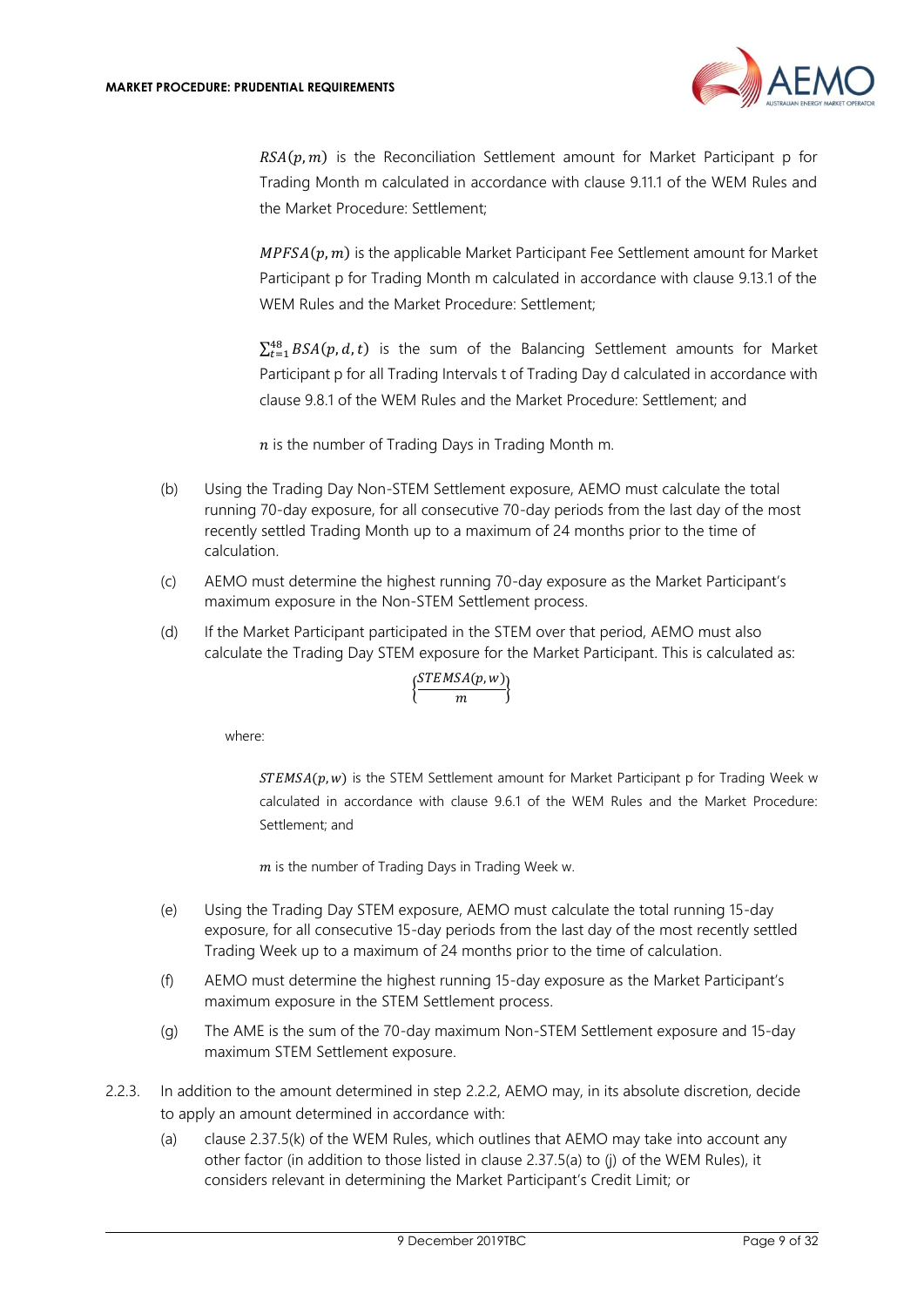

(b) clause 2.37.6 of the WEM Rules which outlines that, in determining a Market Participant's Credit Limited under clause 2.37.4 of the WEM Rules, AEMO may, to the extent it considers relevant, take into account a minimum amount that it considers would adequately protect the WEM if a Suspension Event were to occur in relation to that Market Participant.

## <span id="page-9-0"></span>**2.3. Credit Limit Determination for a Market Participant for which Less Than Three Months of Non-STEM Settlement Data is Available**

- 2.3.1. For a Market Participant for which less than three full months of Non-STEM Settlement data, or no data<sup>2</sup>, is available, AEMO must determine an initial Credit Limit for that Market Participant in accordance with step [2.3.2.](#page-9-1)
- <span id="page-9-1"></span>2.3.2. AEMO must determine the type of Market Participant in accordance with Table 2 and set the Market Participant's initial Credit Limit as the sum of:
	- (a) the amount determined under steps [2.4,](#page-10-0) [2.5](#page-10-1) or [2.6](#page-11-0) as applicable; and
	- (b) any amount that AEMO may in its absolute discretion, decide to apply in accordance with:
		- (i) clause 2.37.5(k) of the WEM Rules which outlines that AEMO may take into account any other factor (in addition to those listed in clause 2.37.5(a) to (j)), it considers relevant in determining the Market Participant's Credit Limit; or
		- (ii) clause 2.37.6 of the WEM Rules which outlines that, in determining a Market Participant's Credit Limited under clause 2.37.4, AEMO may, to the extent it considers relevant, take into account a minimum amount that it considers will adequately protect the WEM if a Suspension Event were to occur in relation to that Market Participant.

| Table 2 | Applicable section by Market Participant type |
|---------|-----------------------------------------------|
|         |                                               |
|         |                                               |

|     | Type of Market Participant                                                                                                                         | Sections in this Procedure                                                                                                                             |
|-----|----------------------------------------------------------------------------------------------------------------------------------------------------|--------------------------------------------------------------------------------------------------------------------------------------------------------|
| (a) | Market Generator adding one or more<br>new Facilities                                                                                              | Section 24                                                                                                                                             |
| (b) | Market Customer adding one or more<br>new end-consumers or Loads                                                                                   | Section 2.5                                                                                                                                            |
| (C) | Market Participant that is both a Market<br>Generator and a Market Customer and is<br>adding one or more new Facilities,<br>end-consumers or Loads | Sum of the amounts determined at (a) and (b) in this table (after<br>offsetting positive and negative amounts)                                         |
| (d) | Market Participant with a Demand Side<br>Programme $(DSP)^3$ adding one or more<br>new DSPs                                                        | Sum of the amounts determined at (a), (b) and (c) in this table, if<br>applicable, and Section 2.6 (after offsetting positive and negative<br>amounts) |

<sup>&</sup>lt;sup>2</sup> All new Market Participants will fall into this category and will have an initial Credit Limit determined for them in accordance with step [2.3.2.](#page-9-1)

<sup>&</sup>lt;sup>3</sup> Note that under the WEM Rules, a Market Participant electing to register a Demand Side Programme must register itself as a Market Customer. More details on Market Participant registration are available in the Market Procedure: Rule Participant Registration and De-registration.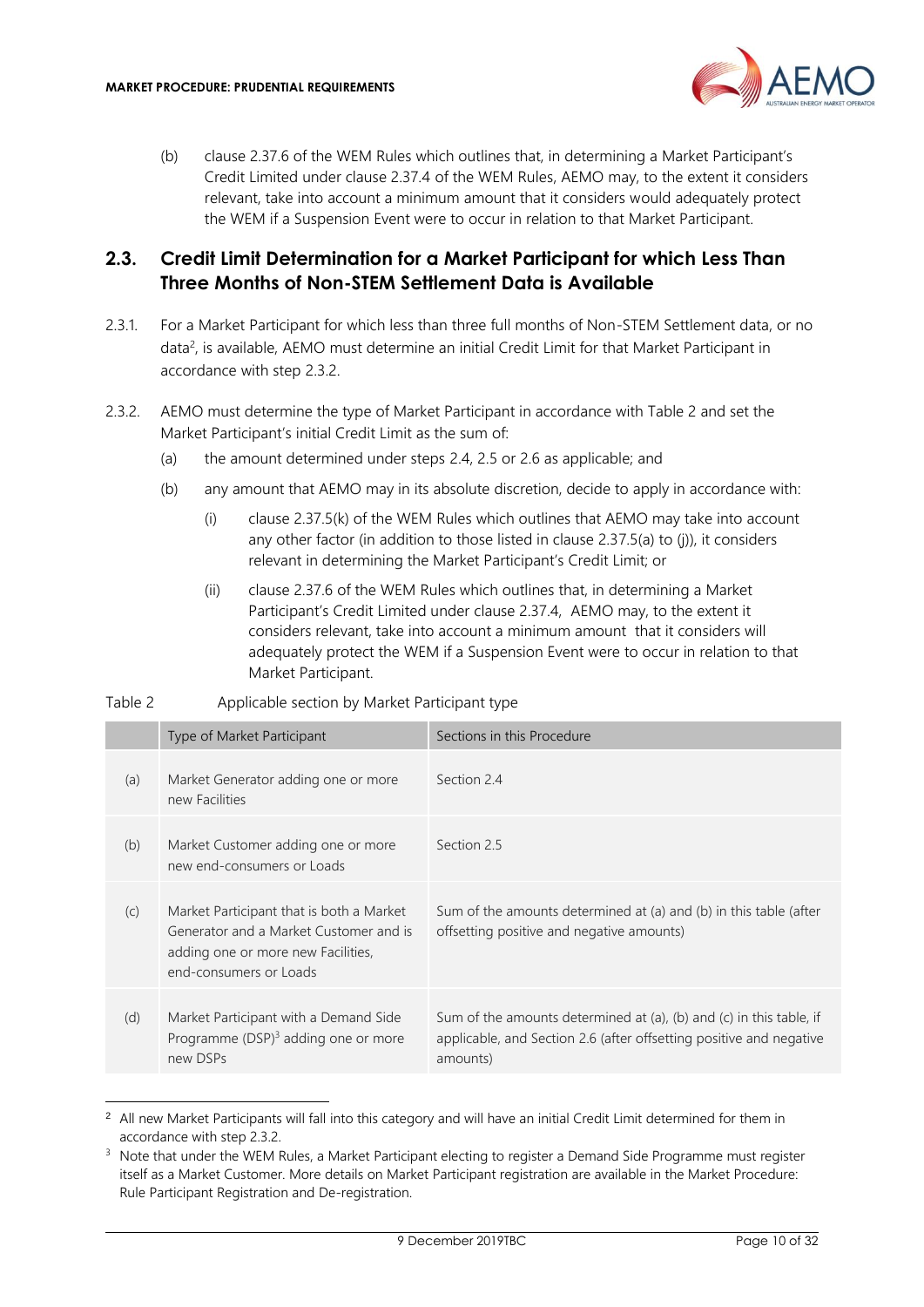

2.3.3. For a new Market Participant or an existing Market Participant adding one or more new Facilities, Loads or DSPs, if AEMO determines that at least three full months of Non-STEM Settlement data has become available and a Credit Limit review or revision is required, AEMO must determine the Market Participant's Credit Limit under section [2.2](#page-7-2) of this Procedure.

#### <span id="page-10-0"></span>**2.4. Credit Limit Determination for a Market Generator Adding One or More New Facilities**

- <span id="page-10-2"></span>2.4.1. If not already submitted at the time of Facility registration, or not readily available to AEMO, a new or existing Market Generator adding one or more new Facilities must, by the Due Date, provide the following data to AEMO:
	- (a) the MW value for the minimum stable generation and the maximum Sent Out Capacity for each Facility;
	- (b) the MW quantity of Certified Reserve Capacity for each Facility;
	- (c) the actual or estimated quantity of energy in MWh to be sold under Bilateral Contracts;
	- (d) the MW quantity corresponding to the number of actual or estimated Capacity Credits it intends to trade bilaterally; and
	- (e) the actual or estimated quantity of energy in MWh to be provided for Ancillary Services.
- <span id="page-10-3"></span>2.4.2. AEMO must reasonably estimate the following:
	- (a) the average Balancing Price over the 70 Trading Days prior to the Credit Limit determination;
	- (b) the Ancillary Service Settlement amount, as applicable to the Market Generator;
	- (c) the percentage of time that each Facility is expected to run;
	- (d) the Monthly Reserve Capacity Price;
	- (e) the percentage of Forced Outages that each Facility is likely to experience; and
	- (f) the applicable refund rate calculated in accordance with clause 4.26.1 of the WEM Rules.
- <span id="page-10-4"></span>2.4.3. Based on the data provided in step [2.4.1](#page-10-2) and estimates determined in step [2.4.2,](#page-10-3) AEMO must reasonably assume the following:
	- (a) the maximum quantity of the energy to be bought in the STEM or Balancing Market over 70 Trading Days;
	- (b) the maximum amount of Market Participant Fees and Ancillary Service payments over 70 Trading Days; and
	- (c) the maximum quantity of capacity expected to be on an Outage over 70 Trading Days.
- 2.4.4. Using the assumptions in step [2.4.3,](#page-10-4) AEMO must determine an initial Credit Limit for the new or existing Market Generator adding one or more new Facilities.

# <span id="page-10-1"></span>**2.5. Credit Limit Determination for a Market Customer Adding One or More New End-Consumers or Loads**

<span id="page-10-5"></span>2.5.1. If not already submitted at the time of Market Participant registration, or not readily available to AEMO, a new or existing Market Customer adding one or more new end-consumers or Loads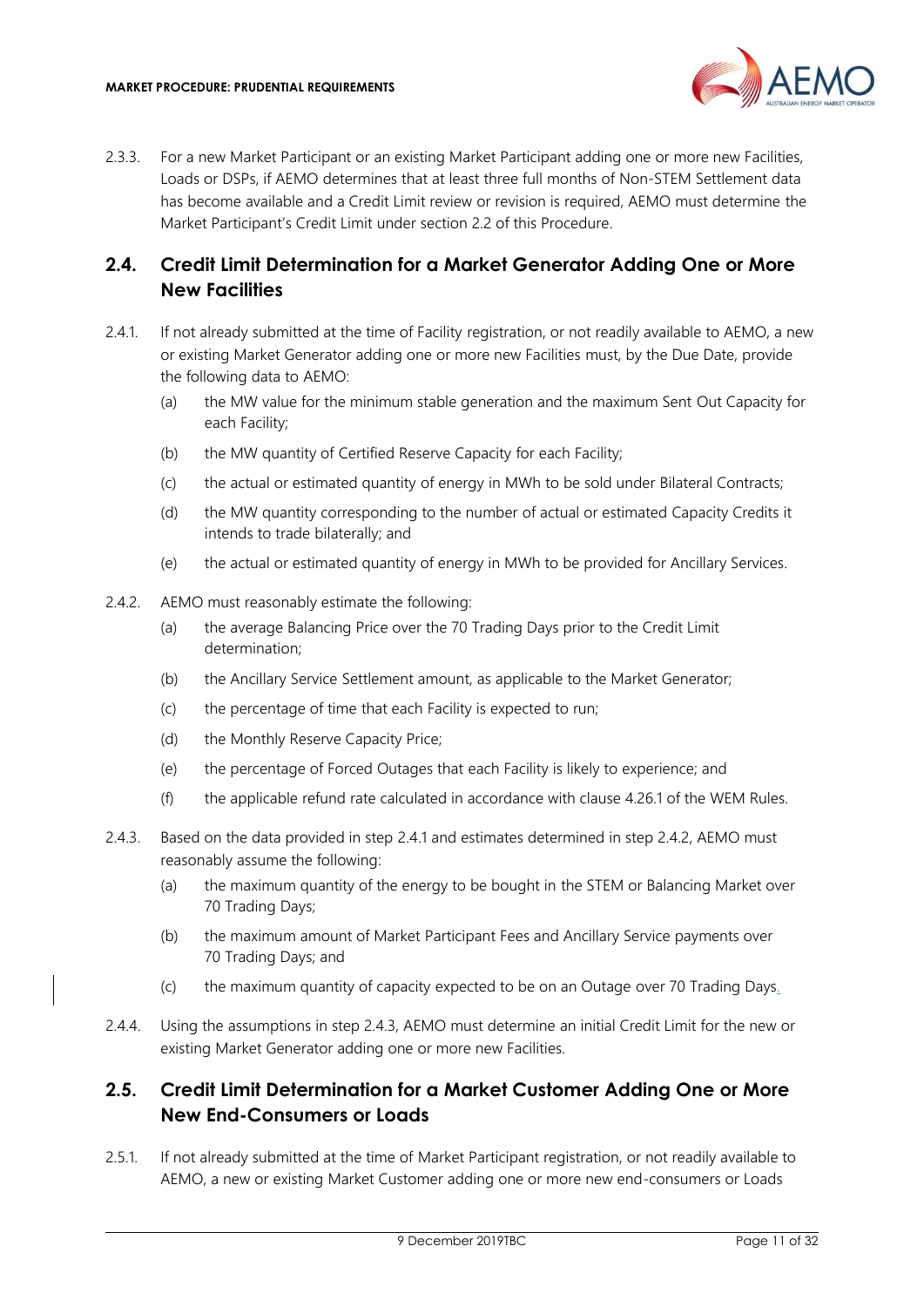

must, by the Due Date, provide the following data to AEMO:

- (a) the actual or forecast quantity of energy in MWh contracted to sell to Load(s);
- (b) the actual or estimated quantity of energy in MWh to be purchased under Bilateral Contracts; and
- (c) the MW quantity corresponding to the number of actual or estimated Capacity Credits it intends to trade bilaterally.
- <span id="page-11-1"></span>2.5.2. AEMO must reasonably estimate the following:
	- (a) the average Balancing Price over the 70 Trading Days prior to the Credit Limit determination;
	- (b) the Ancillary Service Settlement amount, as applicable to the Market Customer;
	- (c) the Monthly Reserve Capacity Price; and
	- (d) the Individual Reserve Capacity Requirement for the Market Customer.
- <span id="page-11-2"></span>2.5.3. Based on the data provided in step [2.5.1](#page-10-5) and estimates determined in step [2.5.2,](#page-11-1) AEMO must reasonably assume the following:
	- (a) the maximum quantity of energy to be bought in the STEM or Balancing Market over 70 Trading Days;
	- (b) the maximum amount of Market Participant Fees and Ancillary Service payments over 70 Trading Days; and
	- (c) the maximum quantity of Capacity Credits to be bought from AEMO over 70 Trading Days.
- 2.5.4. Using the assumptions in step [2.5.3,](#page-11-2) AEMO must determine an initial Credit Limit for the new or existing Market Customer adding one or more new end-consumers or Loads.

## <span id="page-11-0"></span>**2.6. Credit Limit Determination for a Market Participant Adding One or More New DSPs**

- 2.6.1. If not already submitted at the time of Market Participant registration, or not readily available to AEMO, a new or existing Market Participant adding one or more new DSPs must, by the Due Date, provide the following data to AEMO:
	- (a) the sum of the expected minimum consumption of all Associated Loads for the DSP in MW and the meter identification number of each Load to be associated;
	- (b) the MW value of Certified Reserve Capacity for the DSP that AEMO reasonably expects is likely to be available during its nominated periods of availability, after netting off capacity required to serve minimum consumption;
	- (c) the nominated periods of availability of the DSP; and
	- (d) the MW quantity corresponding to the number of actual or estimated Capacity Credits it intends to trade bilaterally.
- <span id="page-11-3"></span>2.6.2. AEMO must reasonably estimate the following:
	- (a) the total MW value of Capacity Credits assigned to all of the Market Participant's DSPs;
	- (b) the total MW value of Reserve Capacity Deficit of all of the Market Participant's DSPs;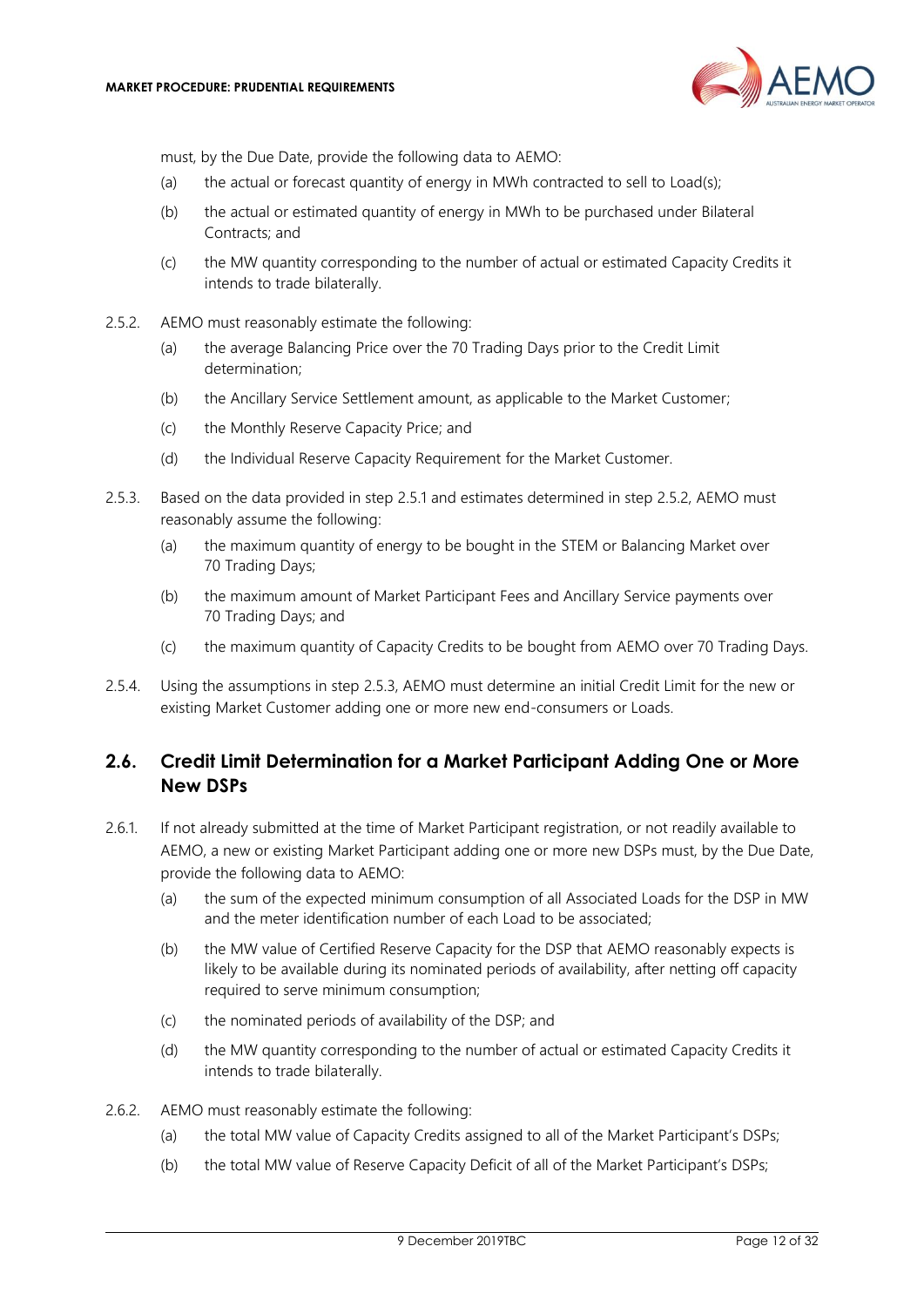

- (c) the total MW value of capacity of all of the Market Participant's DSPs potentially unavailable over 70 Trading Days;
- (d) the Monthly Reserve Capacity Price; and
- (e) the applicable refund rate calculated in accordance with clause 4.26.1 of the WEM Rules.
- 2.6.3. Using the estimates in step [2.6.2,](#page-11-3) AEMO must determine an initial Credit Limit for a Market Participant adding one or more new DSPs.

#### <span id="page-12-0"></span>**2.7. Notifying a Market Participant of its Credit Limit**

- <span id="page-12-4"></span>2.7.1. As soon as practicable after determining a Market Participant's Credit Limit, AEMO must notify the Market Participant in writing:
	- (a) of the amount of its Credit Limit [clause 2.37.7], including;
	- (b) details of the basis for the determination of the Credit Limit, with specific references to the factors, specified in clause 2.37.5 of the WEM Rules and this Procedure [clause 2.37.7] and any amount considered under clause 2.37.6 of the WEM Rules, that AEMO must take into account when determining the Market Participant's Credit Limit;
	- (c) whether it is required to submit Credit Support and, if applicable, a Due Date by which a Credit Support arrangement must be submitted; and
	- (d) the Credit Support Effective Date determined by AEMO under step [3.3.1](#page-15-3) by which the Market Participant's Credit Support must become duly effective.

#### <span id="page-12-1"></span>**2.8. Changes in Circumstances Affecting a Market Participant's Credit Limit**

- <span id="page-12-5"></span><span id="page-12-2"></span>2.8.1. In accordance with clause 2.37.8(a) of the WEM Rules, a Market Participant must notify AEMO as soon as practicable, in writing, where it becomes aware that any change in its circumstances may result in an increase in its Credit Limit. Such circumstances include, but are not limited to:
	- (a) For a Market Customer:
		- (i) Expected increases in metered consumption quantities;
		- (ii) Acquisition of new end-consumers, Loads or DSPs; or
		- (iii) Expected decreases in the quantity of electricity purchased bilaterally.
	- (b) For a Market Generator:
		- (i) Expected decreases in metered generation quantities;
		- (ii) Acquisition of new Facilities;
		- (iii) Expected decreases in the quantity of electricity sold bilaterally; or
		- (iv) Material fuel supply disruptions.
	- (c) Any other event that may affect a Market Participant's commercial position in the market.
- <span id="page-12-3"></span>2.8.2. In accordance with clause 2.37.8(b) of the WEM Rules, a Market Participant may notify AEMO in writing, of any change in its circumstances that may result in a decrease in its Credit Limit. The Market Participant must provide reasons and evidence for requesting a decrease in its Credit Limit.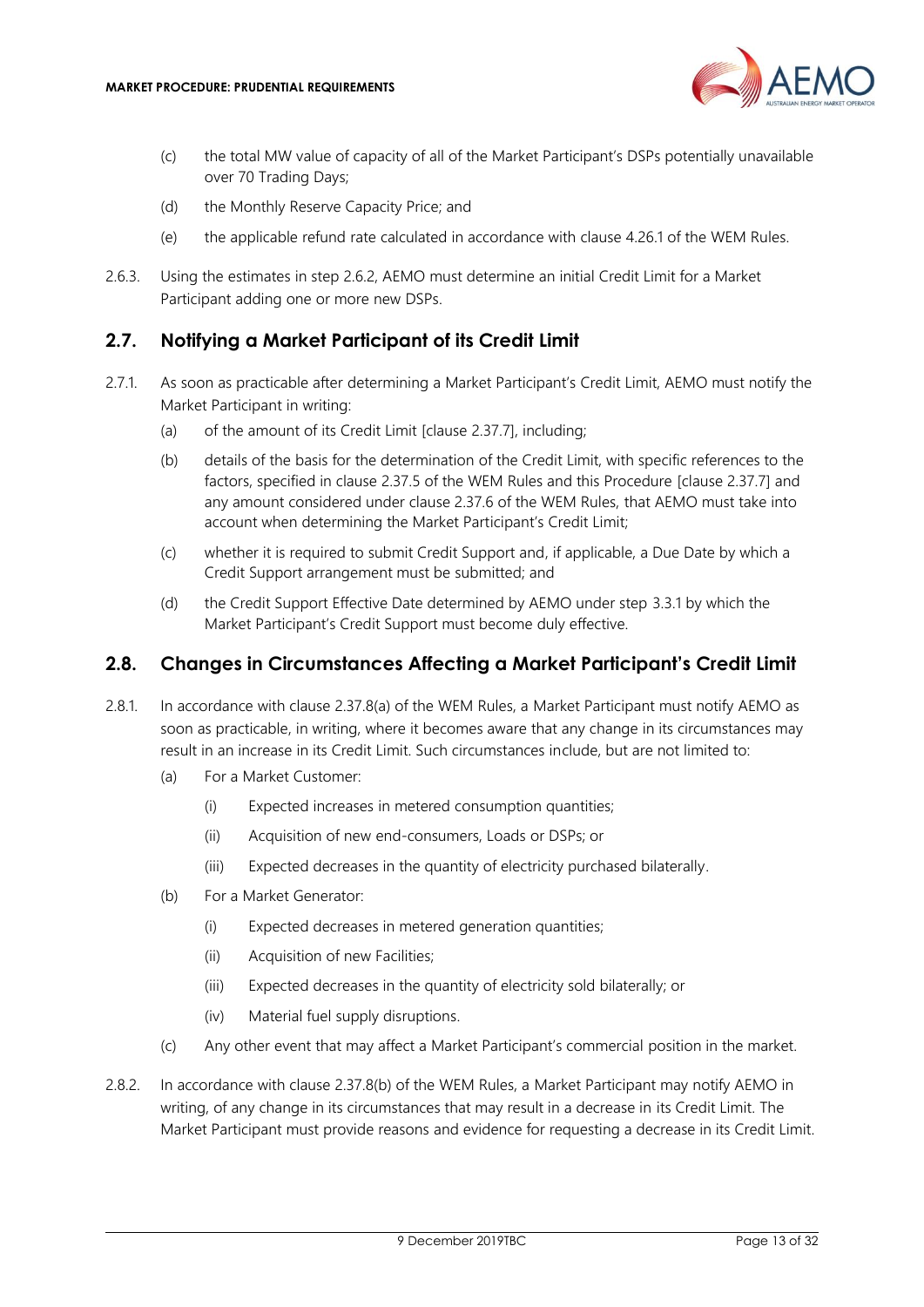

- 2.8.3. Within five Business Days of the receipt of a notification under step [2.8.1](#page-12-2) or step [2.8.2,](#page-12-3) AEMO must decide whether to:
	- (a) revise a Market Participant's Credit Limit, in which case AEMO must, within 30 Business Days, determine the revised Credit Limit in accordance with step [2.2](#page-7-2) or step [2.3,](#page-9-0) as applicable; or
	- (b) reject a Market Participant's request for revision of its Credit Limit, in which case AEMO must notify the Market Participant of its reasons for rejecting the request in writing.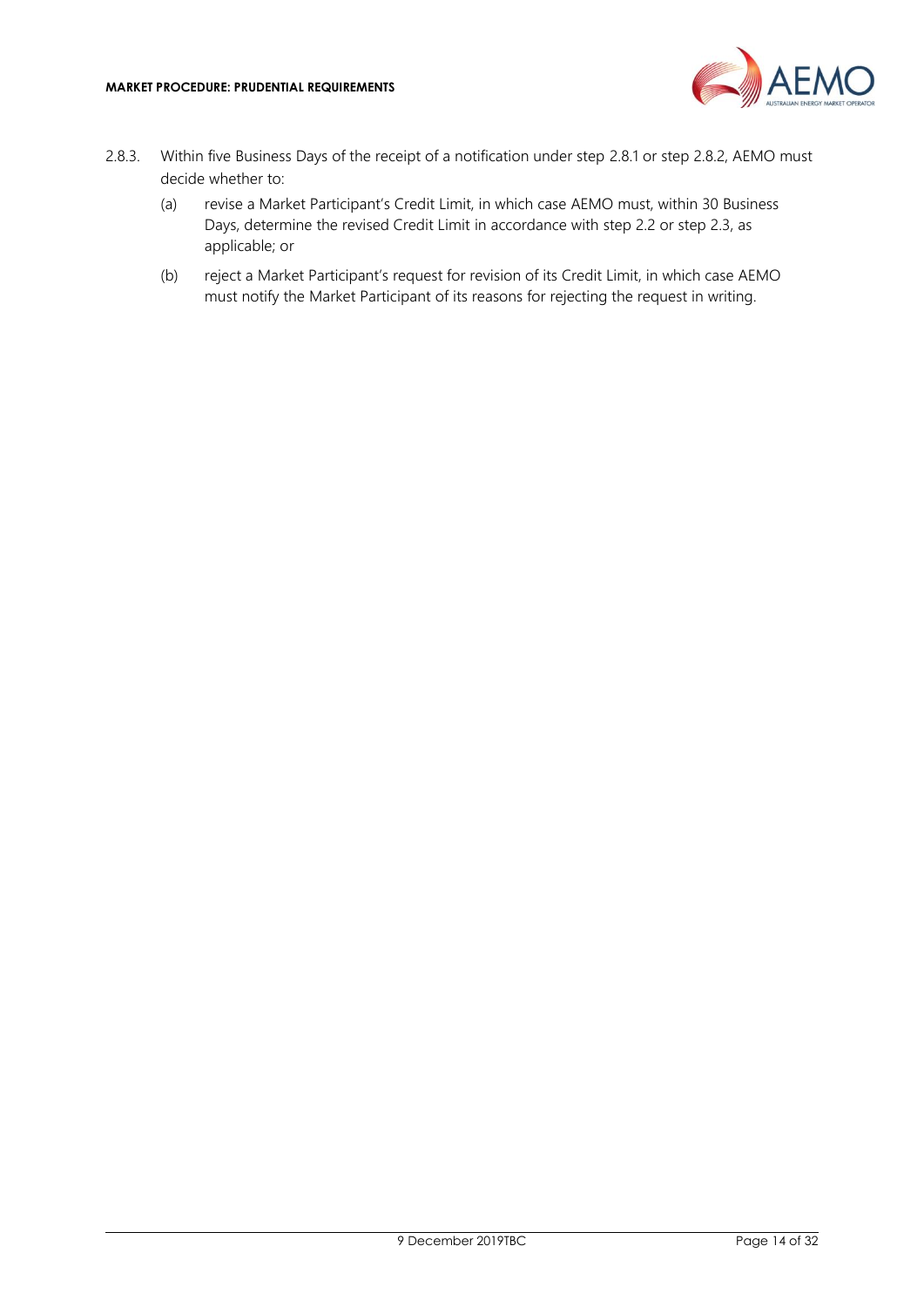

## <span id="page-14-0"></span>**3. CREDIT SUPPORT**

## <span id="page-14-1"></span>**3.1. Credit Support Delivery Process**

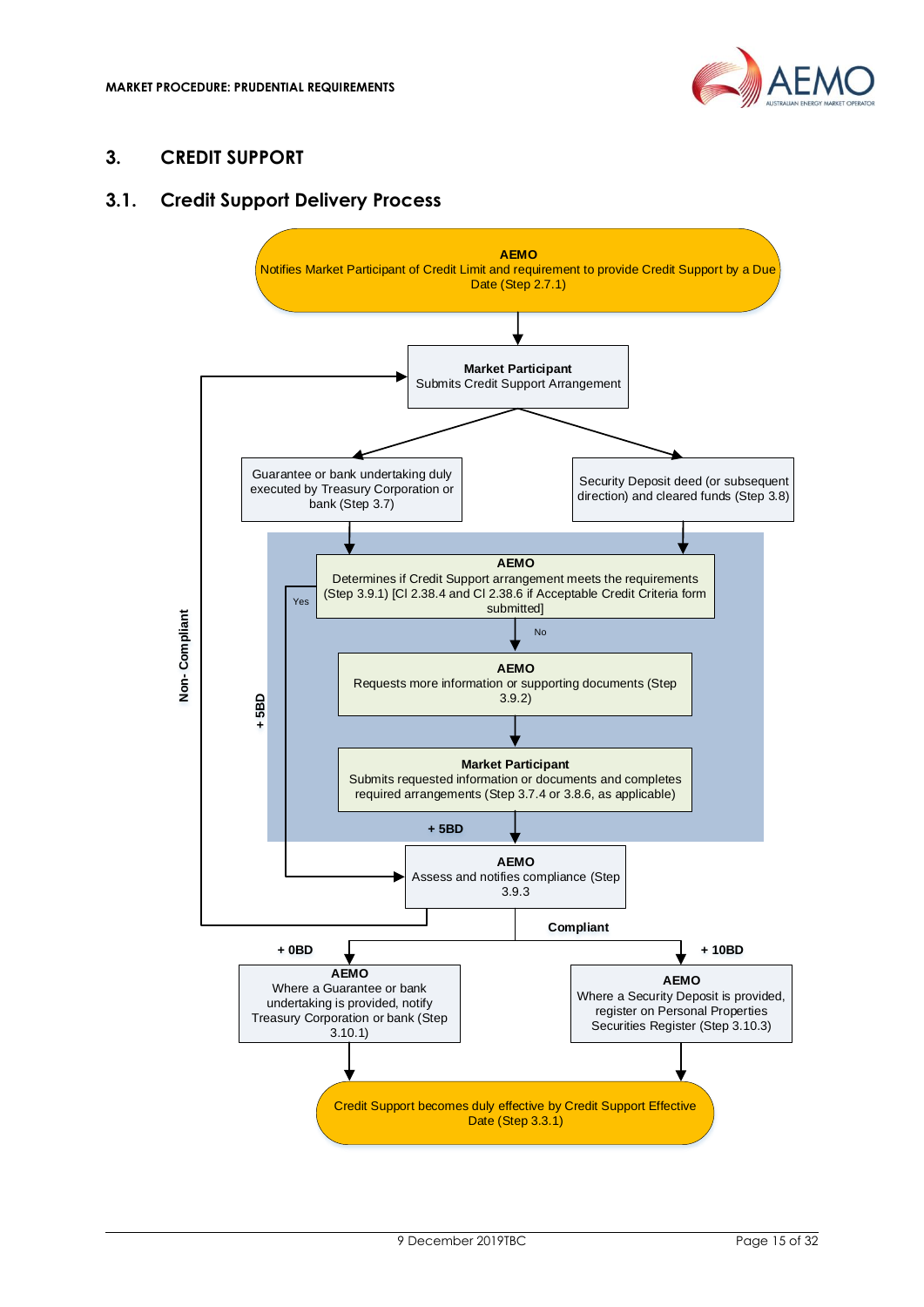

## <span id="page-15-0"></span>**3.2. Amount of Credit Support**

3.2.1. Where a Market Participant receives a notification under step [2.7.1](#page-12-4) requesting the submission of Credit Support, the Market Participant must ensure that AEMO holds the benefit of Credit Support that is an amount not less than the most recently determined Credit Limit notified by AEMO [clause 2.38.1(b)].

## <span id="page-15-1"></span>**3.3. Credit Support Effective Date**

- <span id="page-15-3"></span>3.3.1. Before a Market Participant transacts in the market, it must meet its obligations under the WEM Rules and this Procedure such that its Credit Support becomes duly effective by the Credit Support Effective Date.
- 3.3.2. AEMO must determine the Credit Support Effective Date by which a Market Participant's Credit Support must become duly effective as follows:

|     | Type of Market Participant                                                | Credit Support Effective Date                                                                                                                                                                      |
|-----|---------------------------------------------------------------------------|----------------------------------------------------------------------------------------------------------------------------------------------------------------------------------------------------|
| (a) | New Market Generator                                                      | Before the Facility undertakes a Commissioning Test                                                                                                                                                |
| (b) | Existing Market Generator adding one or more new<br><b>Facilities</b>     | Before the new Facility undertakes a Commissioning<br>Test                                                                                                                                         |
| (C) | New Market Customer                                                       | After evidence of an approved electricity transfer<br>access contract is provided to AEMO and before the<br>Market Customer participates in the market                                             |
| (d) | Existing Market Customer adding one or more new<br>end-consumers or Loads | Before the date notified by AEMO (which AEMO<br>determines based on the Market Participant's<br>notification of an expected increase in consumption,<br>as per its obligation in step $2.8.1(a)$ ) |
| (e) | New or existing Market Participant adding one or<br>more DSPs             | Before the DSP's Reserve Capacity Obligation Quantity<br>becomes applicable under 4.1.26 of the WEM Rules                                                                                          |

## <span id="page-15-2"></span>**3.4. Maintaining Credit Support**

- 3.4.1. Where a Market Participant's Credit Support is due to expire or cease to have effect for any other reason, then that Market Participant must ensure that AEMO holds the benefit of replacement Credit Support that becomes effective when the existing Credit Support expires or otherwise ceases to have effect [clause 2.38.2(c)].
- <span id="page-15-5"></span><span id="page-15-4"></span>3.4.2. Where a Market Participant's Credit Support is affected by any of the circumstances laid out in step [3.4.4,](#page-16-2) it must:
	- (a) notify AEMO in writing immediately; and
	- (b) ensure that AEMO holds the benefit of replacement Credit Support that is in the form specified in clause 2.38.4 of the WEM Rules, in an amount not less than its most recently determined Credit Limit, and effective before the end of the next Business Day or within any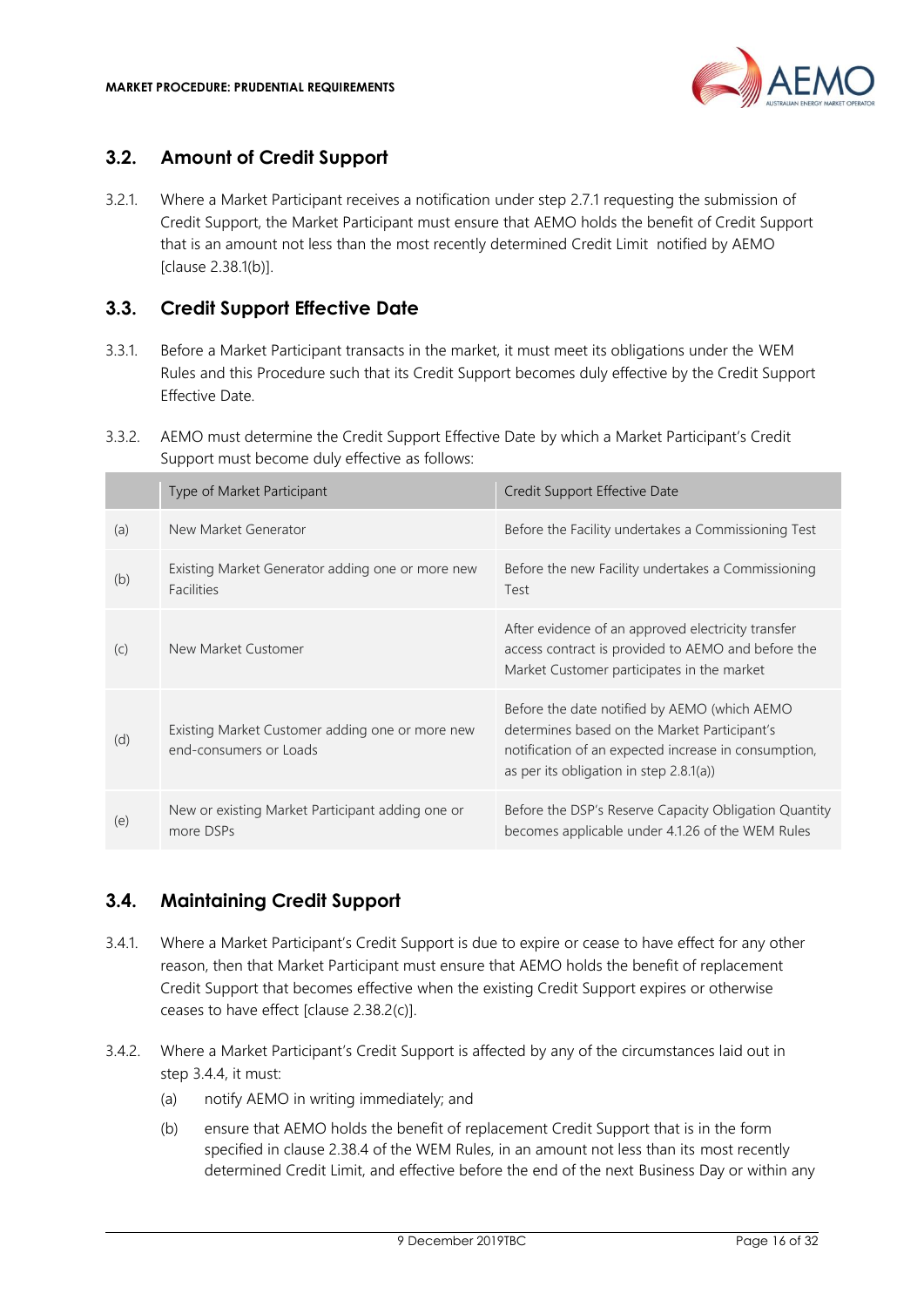

longer period that AEMO has approved in writing (under step [3.4.6\)](#page-16-3), after the Market Participant first becomes aware of the relevant change in circumstances [clause 2.38.3].

- <span id="page-16-5"></span><span id="page-16-4"></span>3.4.3. Where AEMO becomes aware of any circumstance (as specified in step [3.4.4\)](#page-16-2) in relation to a Market Participant, it must:
	- (a) notify the Market Participant in writing immediately; and
	- (b) require the Market Participant to provide a replacement Credit Support that is in the form specified in clause 2.38.4 of the WEM Rules, in an amount not less than its most recently determined Credit Limit and effective before the end of the next Business Day or within any longer period that AEMO has approved in writing under step [3.4.6](#page-16-3) [clause 2.38.3].
- <span id="page-16-2"></span>3.4.4. For the purposes of clause 2.38.3 of the WEM Rules, circumstances that may require replacement Credit Support in step [3.4.2](#page-15-4) or [3.4.3](#page-16-4) include, but are not limited to, where:
	- (a) existing Credit Support is no longer current or valid;
	- (b) the Credit Support provider no longer meets any one of the Acceptable Credit Criteria;
	- (c) some or all of the existing Credit Support has been drawn upon by AEMO;
	- (d) the Credit Support provider ceases to, or threatens to cease to, carry on providing Credit Support in relation to the Market Participant; or
	- (e) the Credit Support provider in relation to the Market Participant becomes insolvent or is dissolved.
- <span id="page-16-6"></span>3.4.5. A Market Participant requesting AEMO to provide the replacement Credit Support after the end of the next Business Day under steps 3.4.[2\(b\)](#page-15-5) or 3.4.[3\(b\),](#page-16-5) must request an extension of the Due Date for providing replacement Credit Support in writing.
- <span id="page-16-3"></span>3.4.6. AEMO may, in its absolute discretion, approve or reject a Market Participant's request for an extension in step [3.4.5.](#page-16-6) AEMO must provide its decision in writing to the Market Participant as soon as practicable.

#### <span id="page-16-0"></span>**3.5. Withdrawing Credit Support**

- 3.5.1. If a review by AEMO of a Market Participant's Credit Limit under step [2.1.1](#page-7-4) results in AEMO notifying the Market Participant that the required Credit Support is lower than its existing Credit Support held with AEMO, the Market Participant may elect (in writing) to withdraw an amount to decrease its Credit Support held with AEMO to an amount not less than its most recently determined Credit Limit amount.
- 3.5.2. A Market Participant must make a request to AEMO in writing for withdrawal of its Credit Support. The processes to be followed by AEMO and the Market Participant will be agreed upon following the Market Participant's request for withdrawal.

## <span id="page-16-1"></span>**3.6. Credit Support Arrangements**

3.6.1. A Market Participant must ensure that the form of its Credit Support meets the requirements of clause 2.38.4 of the WEM Rules.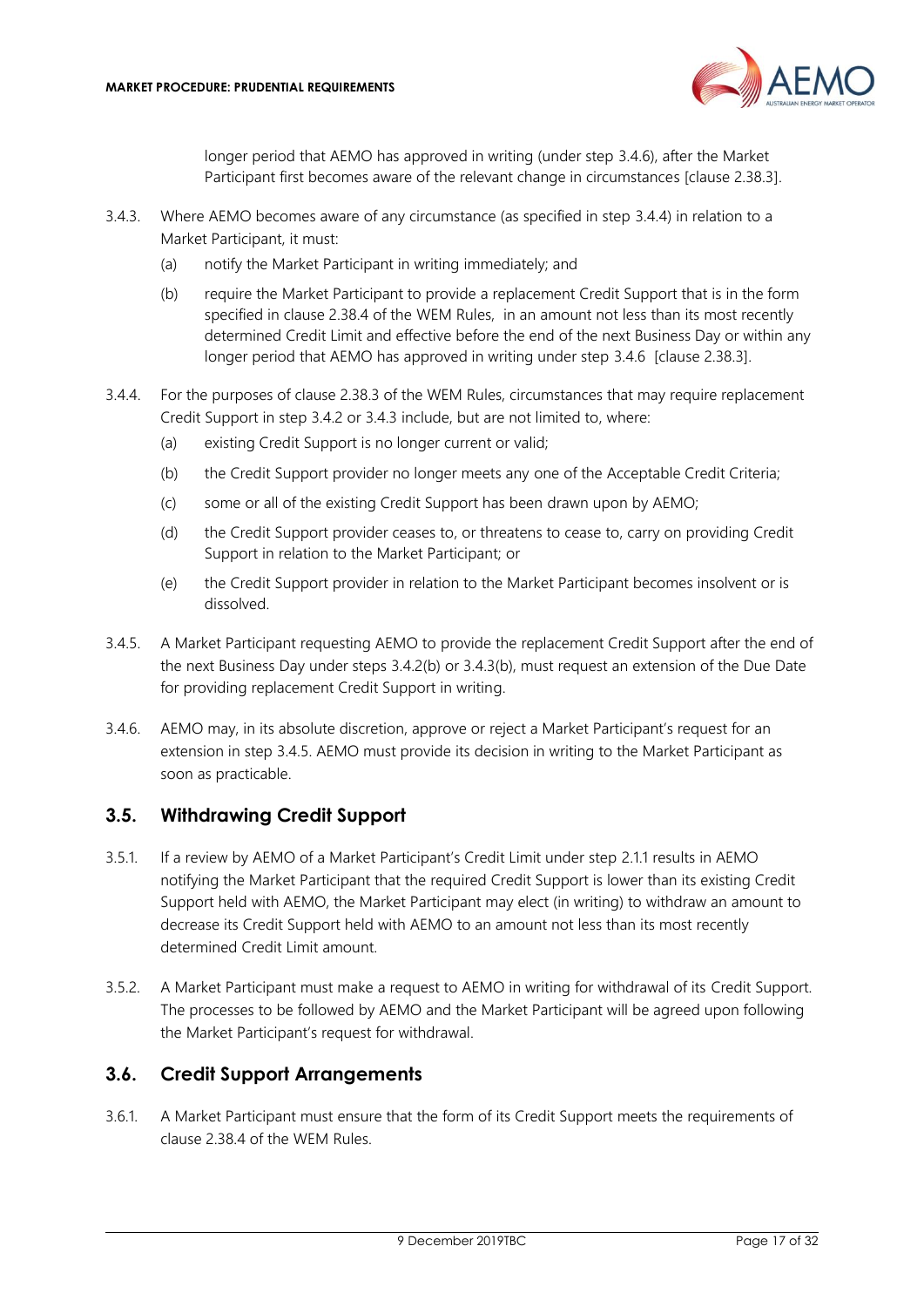

- 3.6.2. A Market Participant must provide Credit Support in the form of either a:
	- (a) guarantee or bank undertaking, in accordance with the process detailed in the steps in section [3.7](#page-17-0) of this Procedure and meeting the requirements in clause 2.38.4(a) of the WEM Rules; or
	- (b) Security Deposit, in accordance with the process detailed in the steps in section [3.8](#page-18-0) of this Procedure and meeting the requirements in clause 2.38.4(b) of the WEM Rules.
- 3.6.3. A Market Participant must ensure that the contact details it submits for its Credit Support arrangements are current at all times. This includes contact details for persons at the Treasury Corporation or other entity that meets the Acceptable Credit Criteria to be provided in the contact details of guarantee/bank undertakings form. The Market Participant must update these contact details by updating the contact details on the guarantee or bank undertaking and sending it to [wa.operations@aemo.com.au.](mailto:wa.operations@aemo.com.au)

#### <span id="page-17-0"></span>**3.7. Submitting Guarantees or Bank Undertakings**

- 3.7.1. On receiving AEMO's notification to provide Credit Support in step [2.7.1,](#page-12-4) a Market Participant must download a copy of the following documents from the Market Web Site:
	- (a) Proforma guarantee or bank undertaking, as applicable; and
	- (b) Acceptable Credit Criteria form (this is required if the Treasury Corporation or bank is not on the list of entities meeting the Acceptable Credit Criteria, as published on the Market Web Site).
- <span id="page-17-1"></span>3.7.2. A Market Participant must then submit to AEMO a signed original hard copy of:
	- (a) the proforma guarantee or bank undertaking, as applicable, which:
		- (i) is for an amount not less than the most recently determined Credit Limit for the Market Participant;
		- (ii) is in the form approved by AEMO and published on the Market Web Site; and
		- (iii) has been executed by a Treasury Corporation (in the case of a guarantee) or a bank (in the case of a bank undertaking), that meets the Acceptable Credit Criteria; and
	- (b) the Acceptable Credit Criteria form for the Credit Support provider (where applicable), completed in accordance with step [4.1.](#page-21-1)
- 3.7.3. AEMO must not accept a proforma guarantee or bank undertaking that does not meet the criteria in step 3.7.[2\(a\).](#page-17-1)
- 3.7.4. At the same time as providing the guarantee or bank undertaking to AEMO, a Market Participant must also provide to AEMO any procedure that the Treasury Corporation or bank requires AEMO to follow when making a call on the Credit Support.
- 3.7.5. A Market Participant providing Credit Support in the form of a guarantee or a bank undertaking must ensure that processes are in place for the Treasury Corporation or the bank to release funds within 90 minutes of AEMO making a call on the Credit Support. Failure by the Treasury Corporation or bank to release funds within 90 minutes of AEMO making a call on the Credit Support constitutes a breach of clause 2.38.4(a) of the WEM Rules and triggers a Suspension Event in relation to that Market Participant under clause 9.23.1 of the WEM Rules.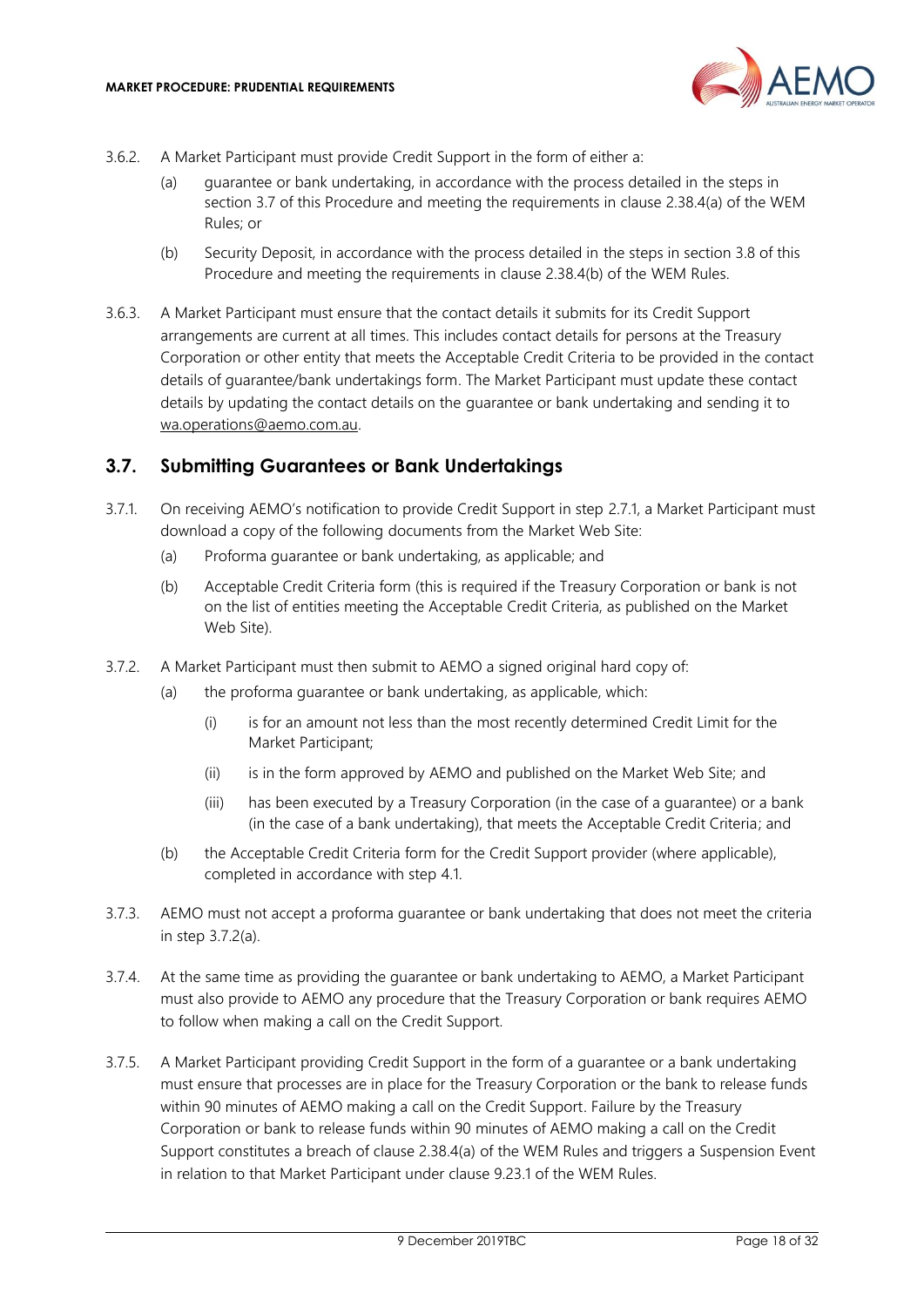

3.7.6. The Market Participant must provide a hard copy of the guarantee or bank undertaking to AEMO either in person or by courier or registered mail.

#### <span id="page-18-0"></span>**3.8. Submitting Security Deposits**

- 3.8.1. On receiving AEMO's notification to provide Credit Support in step [2.7.1,](#page-12-4) a Market Participant must download and submit a copy of the applicable document from the Market Web Site as follows:
	- (a) Security Deposit deed for Credit Support; or
	- (b) Security Deposit deed for Credit Support (provided by third party); or
	- (c) Security Deposit direction for Credit Support.
- <span id="page-18-1"></span>3.8.2. When providing a Security Deposit for Credit Support, a Market Participant must provide AEMO with a completed Security Deposit deed for Credit Support or a Security Deposit deed for Credit Support (provided by third party) which:
	- (a) is in the form approved by AEMO and published on the Market Web Site; and
	- (b) has been executed by, or on behalf of, the Market Participant.
- 3.8.3. AEMO must not accept a Security Deposit deed for Credit Support or a Security Deposit deed for Credit Support (provided by third party) that does not meet the criteria in step [3.8.2.](#page-18-1)
- 3.8.4. If a Market Participant has provided AEMO with a Security Deposit deed for Credit Support or a Security Deposit deed for Credit Support (provided by third party) that makes reference to a Security Deposit direction,<sup>4</sup> the Market Participant may provide AEMO with a further amount under the existing Security Deposit by providing a Security Deposit direction for Credit Support.
- 3.8.5. A Security Deposit direction for Credit Support is a direction from the Market Participant to AEMO by email, which in substance is the same as the form published on the AEMO website, as amended from time to time by AEMO.
- 3.8.6. A Market Participant providing Credit Support in the form of a Security Deposit must provide the required Security Deposit deed or Security Deposit direction as soon as practicable. Failure by a Market Participant to provide both the completed Security Deposit deed or Security Deposit direction, as well as cleared funds, constitutes a breach of clause 2.38.1 of the WEM Rules and triggers a Suspension Event in relation to that Market Participant under clause 9.23.1 of the WEM Rules.
- 3.8.7. AEMO must sign the Security Deposit deed and provide the Market Participant with a copy of the signed Security Deposit deed-.

<sup>4</sup> These are version 5.0 of the deed or later proforma Security Deposit deed for Credit Support or proforma Security Deposit deed for Credit Support (provided by third party).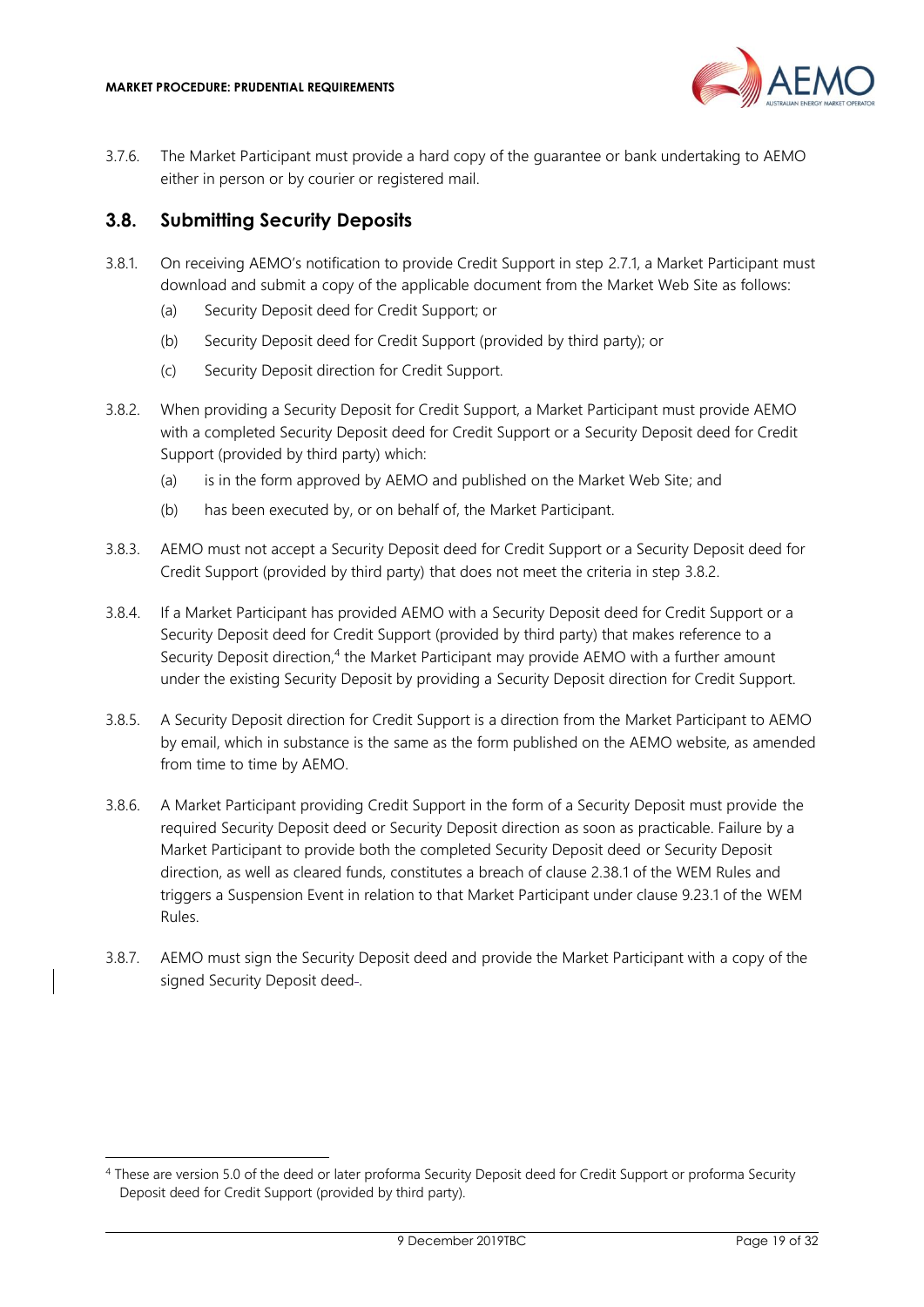

# <span id="page-19-0"></span>**3.9. AEMO's Process of Reviewing Credit Support Arrangements**

- <span id="page-19-2"></span>3.9.1. On receiving completed documentation for Credit Support from a Market Participant, AEMO must review the Credit Support arrangement to:
	- (a) determine whether it is compliant with clause 2.38.4(a) of the WEM Rules and the steps in section [3.7](#page-17-0) of this Procedure, if the Credit Support arrangement is in the form of a guarantee or bank undertaking; or
	- (b) determine whether it is compliant with clause 2.38.4(b) of the WEM Rules and the steps in section [3.8](#page-18-0) of this Procedure, if the Credit Support arrangement is in the form of a Security Deposit.
- <span id="page-19-3"></span>3.9.2. AEMO may, at its discretion, request more information from the Market Participant to support its Credit Support arrangement, by the Due Date determined by AEMO. The Market Participant must provide the relevant information by that Due Date.
- <span id="page-19-5"></span>3.9.3. Within five Business Days of the later of the dates on which AEMO receives completed documents under steps [3.9.1](#page-19-2) and [3.9.2,](#page-19-3) AEMO must notify the Market Participant in writing that the Credit Support arrangement is either:
	- (a) compliant with the WEM Rules and this Procedure; or
	- (b) not compliant with the WEM Rules and/or this Procedure and provide reasons as to why the Credit Support is not compliant.
- <span id="page-19-4"></span>3.9.4. If a Market Participant receives a notification of non-compliance under step 3.9.[3\(b\),](#page-19-4) the Market Participant must re-submit a Credit Support arrangement that meets the requirements of clause 2.38.4 of the WEM Rules and step [3.6.](#page-16-1)

## <span id="page-19-1"></span>**3.10. Further Steps by AEMO with respect to Credit Support Arrangements**

- <span id="page-19-6"></span>3.10.1. Where the Credit Support arrangement is a guarantee or bank undertaking, then, at the same time as AEMO issues a notice of compliance to the Market Participant in step 3.9.[3\(a\),](#page-19-5) AEMO must also notify the Treasury Corporation or the bank, as applicable, in writing, that the Credit Support arrangement has been provided in accordance with clause 2.38.4(a) of the WEM Rules and this Procedure.
- 3.10.2. After AEMO notifies the Market Participant and the Treasury Corporation or the bank, as applicable, in step [3.10.1,](#page-19-6) AEMO must place the completed guarantee or bank undertaking in a bank safe box, as soon as practicable.
- <span id="page-19-7"></span>3.10.3. Where the Credit Support arrangement is provided as a Security Deposit, then within 10 Business Days of cleared funds having been received by AEMO, AEMO must complete the process for registration of a security interest on the Personal Property Securities Register in accordance with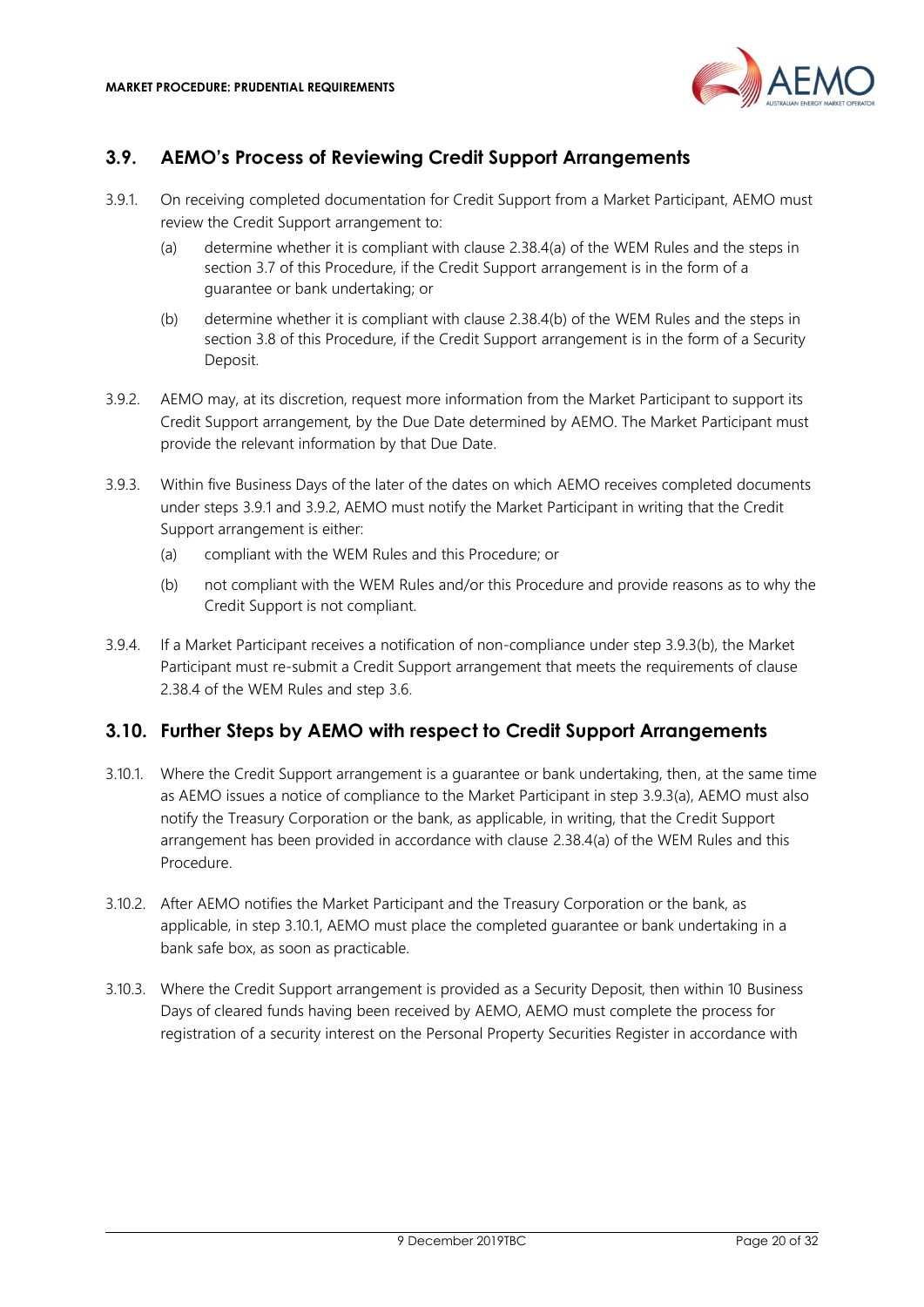

the *Personal Property Securities Act 2009* (Cth) 5 . As part of this process, AEMO must deduct any fees incurred in registering the security interest(s) from the balance of the Security Deposit and send a notice of the verification statement containing the details of the registration to the Credit Support provider and the Market Participant, as soon as practicable.

3.10.4. Upon completion of step [3.10.3,](#page-19-7) AEMO must place the completed Security Deposit deed in a bank safe box, as soon as practicable.

#### <span id="page-20-0"></span>**3.11. Replacing a Credit Support Arrangement**

- <span id="page-20-2"></span>3.11.1. A Market Participant may replace the Credit Support arrangement provided (for example, replacing a Security Deposit with a bank undertaking) by notifying AEMO in writing prior to the replacement.
- 3.11.2. A Market Participant must include in its notification provided in step [3.11.1:](#page-20-2)
	- (a) the form of replacement Credit Support arrangement to be provided;
	- (b) evidence that the replacement Credit Support arrangement will meet the requirements of clause 2.38.4 of the WEM Rules; and
	- (c) the date on which documents regarding the replacement Credit Support arrangement will be provided to AEMO, where the date must be at least 10 Business Days before the expiry date of the existing Credit Support held by AEMO.

#### <span id="page-20-1"></span>**3.12. Holding Security Deposits and Associated Costs**

- 3.12.1. Where AEMO receives Credit Support in the form of a Security Deposit, it must:
	- (a) invest any Security Deposit payments on behalf of the relevant Market Participant; and
	- (b) maintain individual accounts for Security Deposits separate from any AEMO operating funds accounts.
- 3.12.2. AEMO must credit the interest earned, which accrues daily at the Bank Bill Rate on the balance of the Security Deposit, to the relevant Market Participant's bank account on a monthly basis at the end of each calendar month and must deduct any liabilities and expenses, incurred by AEMO and associated with holding the Security Deposit, from the balance of the Security Deposit, including bank fees and charges [clause 2.38.5].
- 3.12.3. AEMO may provide written advice to a Market Participant on a monthly basis regarding the interest earned at the Bank Bill Rate and the deduction of any accrued costs and fees.

<sup>5</sup> The *Personal Property Securities Act 2009* (Cth) (the Act) enables any person to register its security interests on the Personal Property Securities Register (Register). The Register is a real-time electronic notice board, which allows individuals and organisations to search and register security interests in personal property (see [www.ppsr.gov.au](http://www.ppsr.gov.au/) for more information). For the purposes of the Act, any cash in a bank account (Security Deposit) under the control of AEMO pursuant to a Security Deposit deed, that is provided to AEMO for the purposes of Credit Support (Clause 2.38.4(b)) or Reserve Capacity Security (Clause 4.13), is a form of "personal property". AEMO's interest in the Security Deposit is a "security interest", and the Security Deposit deed secures payment and performance obligations of a Market Participant.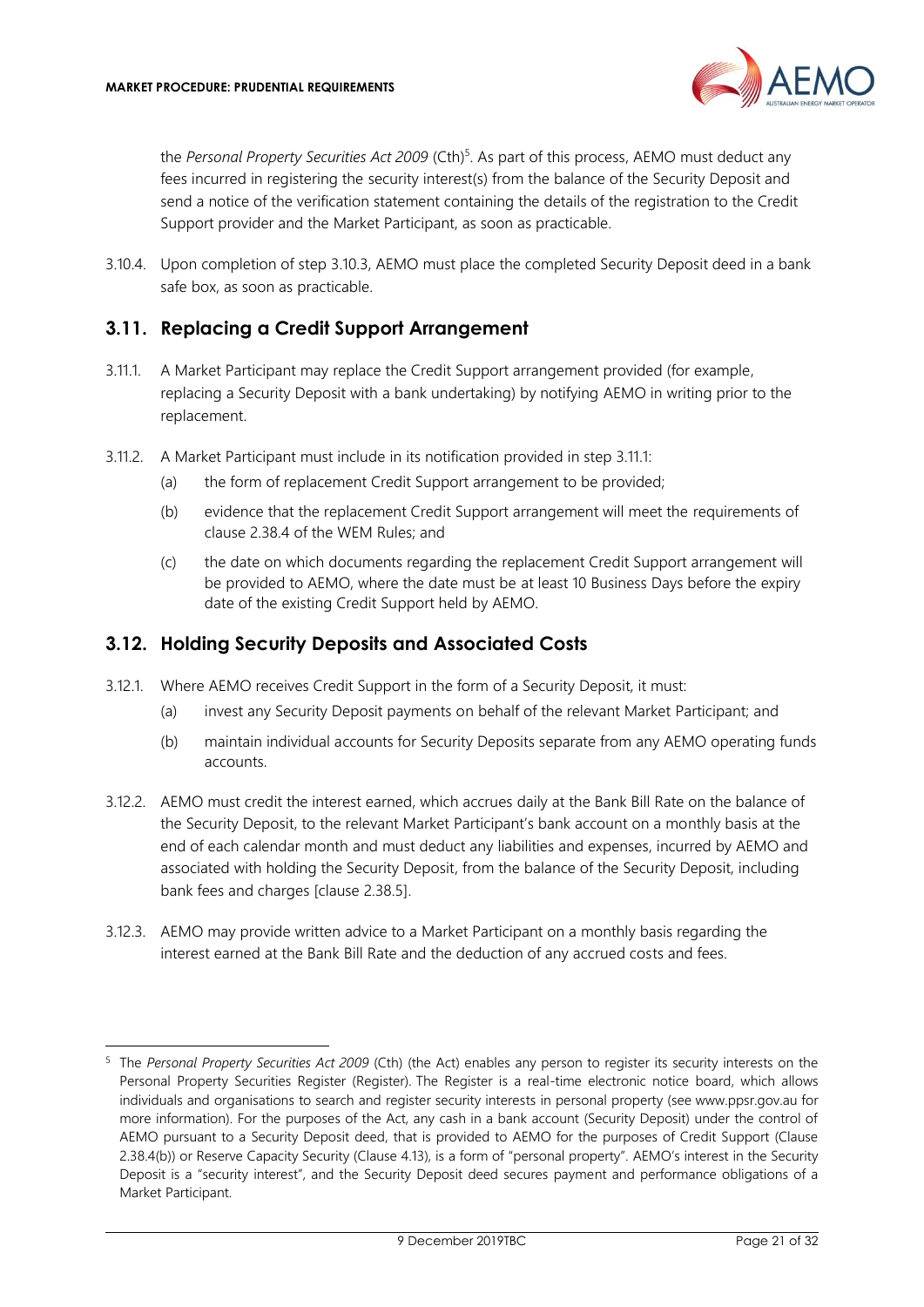

# <span id="page-21-0"></span>**4. ACCEPTABLE CREDIT CRITERIA**

# <span id="page-21-1"></span>**4.1. Completing the Acceptable Credit Criteria Form**

- <span id="page-21-3"></span>4.1.1. Where a Market Participant elects to provide a Credit Support, other than a Security Deposit, and the Credit Support provider is not included on the current list of entities meeting the Acceptable Credit Criteria, the Market Participant must arrange for the completion of an Acceptable Credit Criteria form, evidencing that the entity providing the Credit Support meets the Acceptable Credit Criteria outlined in clause 2.38.6 of the WEM Rules, by either:
	- (a) the Market Participant's external solicitors; or
	- (b) the entity's external solicitors.
- 4.1.2. In completing the Acceptable Credit Criteria form under step [4.1.1,](#page-21-3) a Market Participant is responsible for arranging a firm of solicitors to undertake all necessary investigations to enable a partner of the firm to sign the Acceptable Credit Criteria form.
- <span id="page-21-4"></span>4.1.3. Before submitting an Acceptable Credit Criteria form, a Market Participant may submit a request to AEMO to confirm whether its particular firm of solicitors is acceptable to AEMO.
- 4.1.4. AEMO must respond in writing to a request, received under step [4.1.3,](#page-21-4) within one Business Day of receiving the request.
- 4.1.5. A completed Acceptable Credit Criteria form is one that adheres to requirements in clause 2.38.6 of the WEM Rules, in that the form:
	- (a) has an affirmative response to each of the subclauses;
	- (b) has been completed with the full details of the entity to which it applies; and
	- (c) has been signed by a partner from a reputable commercial law firm that is acceptable to AEMO.
- 4.1.6. A Market Participant submitting a completed Acceptable Credit Criteria form must submit it together with its Credit Support arrangement.

## <span id="page-21-2"></span>**4.2. Maintaining the List of Entities Meeting the Acceptable Credit Criteria**

- 4.2.1. AEMO must publish and maintain on the Market Web Site, a list of entities meeting the Acceptable Credit Criteria [clause 2.38.7].
- 4.2.2. To determine whether the entities mentioned on the list meet the Acceptable Credit Criteria, AEMO may assess any evidence provided by Market Participants in the previous 12 months, or may make its own determination, in its absolute discretion, at any time [clauses 2.38.7].
- 4.2.3. Where AEMO assesses an Acceptable Credit Criteria form received from a Market Participant in the previous 12 months and deems the entity to meet the Acceptable Credit Criteria, then AEMO must include that entity in the list of entities meeting the Acceptable Credit Criteria prepared under clause 2.38.7 of the WEM Rules.
- 4.2.4. Every quarter AEMO will review whether the entities included on the list continue to have acceptable credit ratings, as specified in clause 2.38.6(f) of the WEM Rules. AEMO must monitor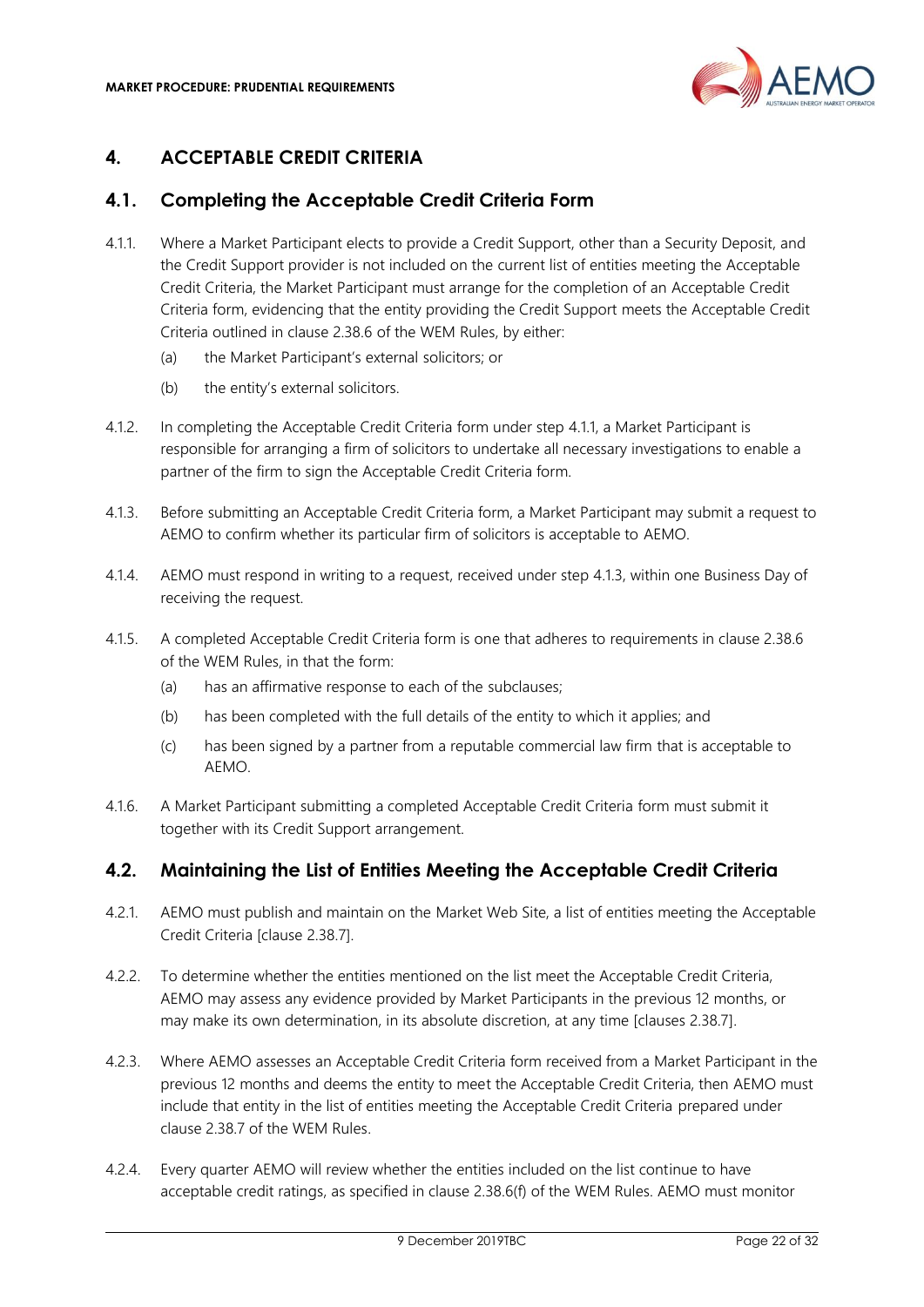

the entities included on the list in accordance with clause 2.38.8, update the date the last monitoring occurred and make any required changes in the list as soon as practicable after it is satisfied that the list contains the most current information.

- 4.2.5. Where AEMO assesses that an entity no longer meets the Acceptable Credit Criteria, it may, at any time, remove the entity from the list of entities meeting the Acceptable Credit Criteria [clause 2.38.9].
- 4.2.6. Where AEMO removes an entity from the list of entities meeting the Acceptable Credit Criteria, it must notify affected Market Participants, in writing, within one Business Day of its removal. If a Market Participant's Credit Support is affected by the notification, it must provide valid replacement Credit Support in accordance with step 3.4.[2\(b\).](#page-15-5)

# <span id="page-22-0"></span>**5. PRUDENTIAL SECURITY**

#### <span id="page-22-1"></span>**5.1. Outstanding Amount**

- 5.1.1. When calculating the Outstanding Amount AEMO:
	- (a) must use the actual amounts for which Settlement Statements have been issued by AEMO; and
	- (b) may use an estimate where any input data is unavailable at the time of calculation, which is either:
		- (i) a value determined using the relevant estimation method in section [5.2](#page-25-0) and detailed in the document published in step [5.1.2;](#page-22-2) or
		- (ii) if no relevant estimation methodology is specified, zero.
- <span id="page-22-2"></span>5.1.2. AEMO must document how it calculates a Market Participant's Outstanding Amount in accordance with the WEM Rules and this Procedure.
- 5.1.3. AEMO must publish the information in step [5.1.2](#page-22-2) on the Market Web Site, and must update it from time to time in response to any changes to the WEM Rules and Market Procedures.
- 5.1.4. In accordance with clause 2.40.1 of the WEM Rules, AEMO must calculate the Outstanding Amount  $O(A(p))$  for a Market Participant p for all past complete Trading Days (relative to the time of calculation) as:

$$
OA(p) = INP(p) + CEE(p) - PP(p)
$$

where the variables are as defined in Table 3.

#### **Table 3 Outstanding Amount Defined Terms**

| Variable | <u>Units</u> | Definition                                                                                  |
|----------|--------------|---------------------------------------------------------------------------------------------|
| OA(p)    | \$ (inc GST) | The net amount Market Participant $p$ owes AEMO at any point in time [clause]<br>$2.40.1$ . |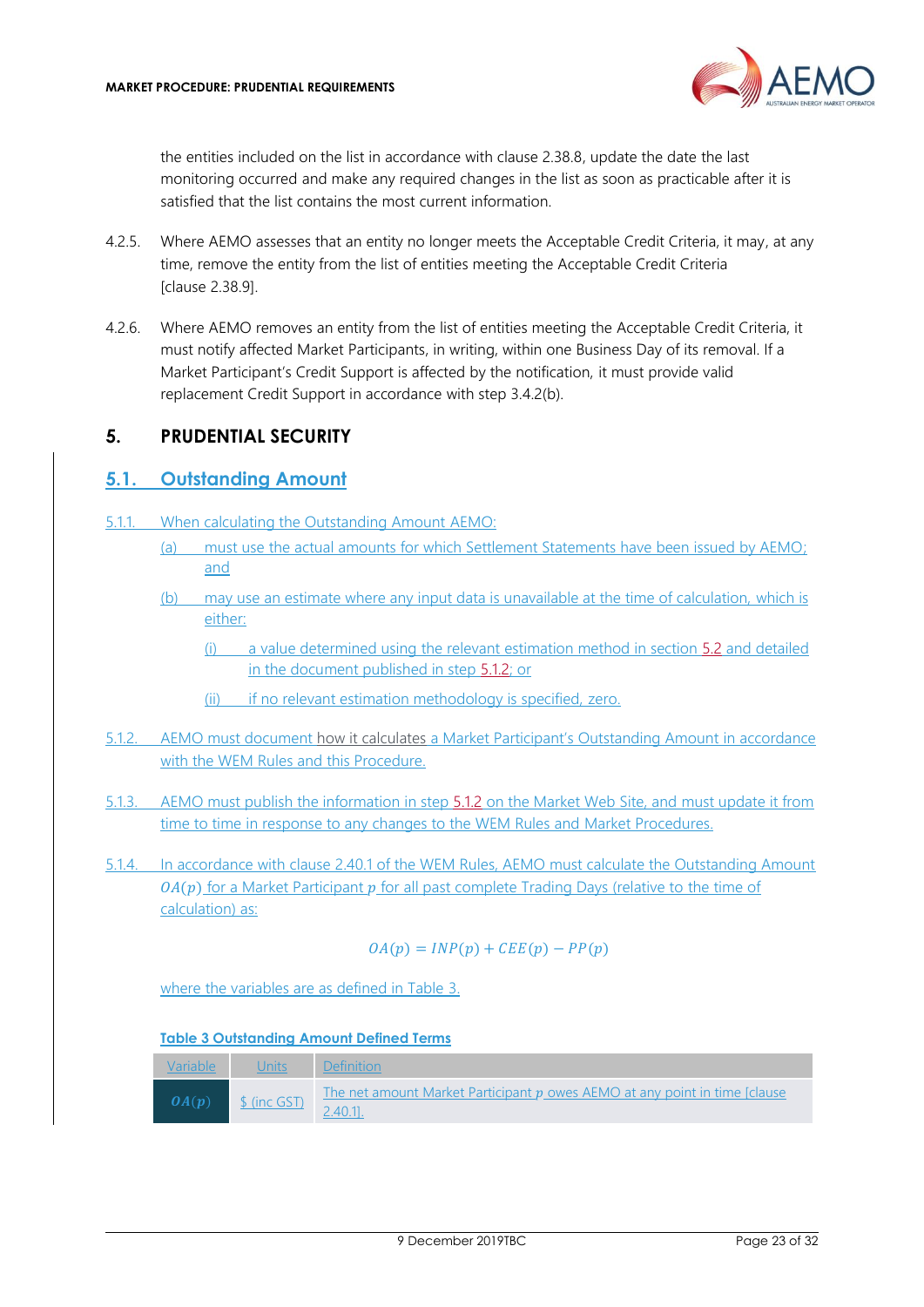

| Variable                   | Units        | <b>Definition</b>                                                                                                                                                                                                                                                                                                            |
|----------------------------|--------------|------------------------------------------------------------------------------------------------------------------------------------------------------------------------------------------------------------------------------------------------------------------------------------------------------------------------------|
| INP(p)                     | \$ (inc GST) | The invoices not paid by Market Participant $p$ at the time of calculation,<br>determined as the aggregate amount payable to AEMO for which a Settlement<br>Statement has been issued [clause 2.40.1(a)], less the aggregate amount payable<br>by AEMO for which no Settlement Statement has been issued [clause 2.40.1(b)]. |
| $\mathbf{CEE}(\mathbf{p})$ | \$ (inc GST) | The cumulative estimated exposure at the time of calculation for Market<br>Participant $p$ as determined in step $5.1.5$ .                                                                                                                                                                                                   |
| PP(p)                      |              | The prepayment balance of Market Participant $p$ at the time of calculation<br>determined as the aggregate amount paid to AEMO for the purpose of<br>reducing Outstanding Amount and increasing the Trading Margin [clause]<br>$2.40.1(c)$ ].                                                                                |

<span id="page-23-0"></span>5.1.5. The cumulative estimated exposure for a Market Participant  $p \text{ } CEE(p)$  is calculated as:

$$
CEE(p) = \sum_{d \,\in\, EXPDAYS} EE(p,d)
$$

where the variables are defined in Table 4.

#### **Table 4 Cumulative Estimated Exposure Defined Terms**

| Variable                   | Units        | <b>Definition</b>                                                                                                                                                                                                                                                                                                                          |
|----------------------------|--------------|--------------------------------------------------------------------------------------------------------------------------------------------------------------------------------------------------------------------------------------------------------------------------------------------------------------------------------------------|
| $\mathbf{CEE}(\mathbf{p})$ | \$ (inc GST) | The cumulative estimated exposure at the time of calculation for Market<br>Participant p determined as the aggregate amount payable to AEMO for<br>which no Settlement Statement has been issued [clause 2.40.1(a)], less the<br>aggregate amount payable by AEMO for which no Settlement Statement<br>has been issued [clause 2.40.1(b)]. |
| EXPDAY                     | {}           | The set of complete past Trading Days for which AEMO has not published<br>the initial Non-STEM Settlement Statement at the time of calculation.                                                                                                                                                                                            |
| EE(p,d)                    | \$ (inc GST) | The estimated exposure for Market Participant p attributed to Trading Day<br>d calculated in accordance with the principles in step 5.1.6.                                                                                                                                                                                                 |

<span id="page-23-1"></span>5.1.6. The formulation of  $EE(p, d)$  must be consistent with the following principles:

- (a) It must be split into a STEM component and a Non-STEM component.
- (b) The STEM component must be consistent with the STEM settlement amount calculation in section 9.6 of the WEM Rules.
- (c) The Non-STEM component must be consistent with the following calculations in the WEM Rules:
	- (i) the Reserve Capacity Settlement amount in section 9.7 of the WEM Rules;
	- (ii) the Balancing Settlement amount in section 9.8 of the WEM Rules;
	- (iii) the Ancillary Service Settlement amount in section 9.9 of the WEM Rules;
	- (iv) the Outage Compensation Settlement amount in section 9.10 of the WEM Rules;
	- (v) the Reconciliation Settlement amount in section 9.11 of the WEM Rules;
	- (vi) the Market Participant Fee Settlement amount in section 9.13 of the WEM Rules; and
	- (vii) the Service Fee Settlement Amount in section 9.15 of the WEM Rules.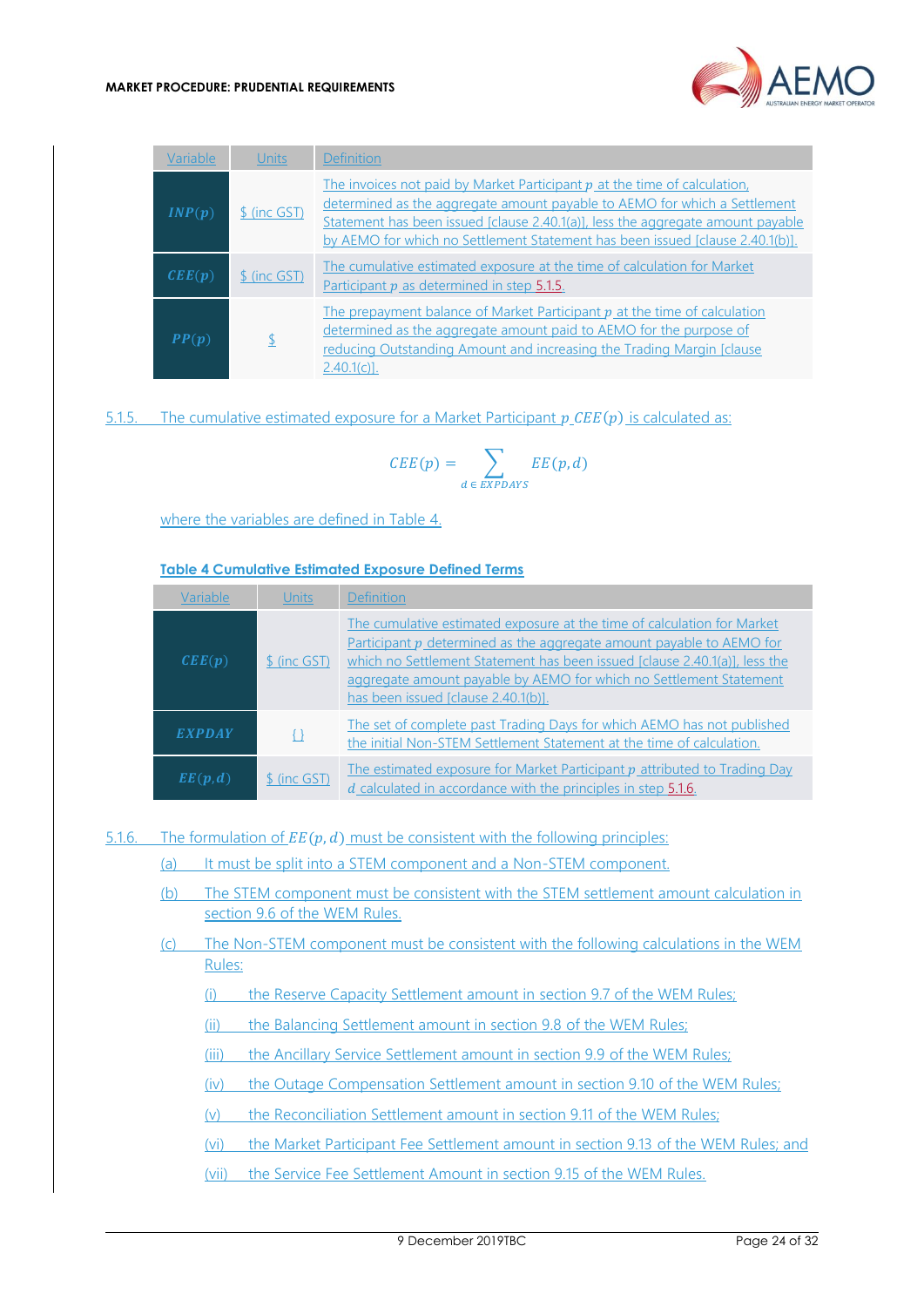

5.1.7. AEMO may forecast a Market Participant's estimated exposure for a partially complete Trading Day, however this is in an indication only and is not used in the calculation of Outstanding Amount.

#### **5.1. Outstanding Amount**

5.1.1. In accordance with clause 2.40.1 of the WEM Rules, AEMO must calculate the Outstanding Amount (OA) for a Market Participant, p, as

$$
OA = INP + EE - PP
$$

where the variables are defined as per the table below:

| Variable        | Units                                                                    | <b>Definition</b>                                                                                        |
|-----------------|--------------------------------------------------------------------------|----------------------------------------------------------------------------------------------------------|
| $I\mathcal{NP}$ | $\frac{\int \sin x}{\int \sin x}$<br>GST                                 | Invoices not paid as described in WEM Rules clause 2.40.1(a).                                            |
| EE              | $\frac{\int \mathbf{f} \cdot d\mathbf{r}}{2}$<br>$\overline{\text{GSH}}$ | Estimated exposure as described in WEM Rules clause 2.40.1(b) and calculated as per<br>step 5.1.2 below. |
| ₽₽              | $\frac{\text{Time}}{\text{The}}$<br>GST                                  | Prepayments as described in WEM Rules clause 2.40.1(c) and 5.2 below.                                    |

#### <span id="page-24-0"></span>5.1.2. EE is calculated as:

 $EF =$  $\frac{Bays_{SFEMexposed}}{Dase} \times STEM_{Huv}$  $\overline{Bays_{SIFMim}}$ 

Bays<sub>NSTEMexposed</sub> **Days** Surveyork  $+ (CCA_{\text{zero} \text{ arctrainn}} - CCA_{\text{mode} \text{ arctrMinn}}) \times 1.1 \times MRCP_{\text{ASTEMinb}})$ 

$$
\sum_{d \in D} [(CCA_{\text{free},d} - CCA_{\text{made},d}) \times 1.1 \times RCP_d]
$$

#### where the variables are defined as per the table below:

| Variable                 | Units                        |                                                                                                                                  | <b>Definition</b>                                                                                        |  |
|--------------------------|------------------------------|----------------------------------------------------------------------------------------------------------------------------------|----------------------------------------------------------------------------------------------------------|--|
|                          | <b>Days</b> STEMexposed      | days                                                                                                                             | The number of complete Trading Days in the<br>past for which no STEM invoice has been<br><i>issued.</i>  |  |
|                          | <b>Days</b> STEMINU          | days                                                                                                                             | The number of Trading Days in the most<br>recent Trading Week for which a STEM<br>invoice was published. |  |
| $STEM_{Inv}$             | \$<br><del>(inc</del><br>GST | The amount payable by Market Participant p<br>for the most recent Trading Week for which a<br><b>STEM invoice was published.</b> |                                                                                                          |  |
| <b>Days</b> NSTEMexposed | <del>days</del>              | The number of complete Trading Days in the<br>past for which no NSTEM invoice has been<br>published.                             |                                                                                                          |  |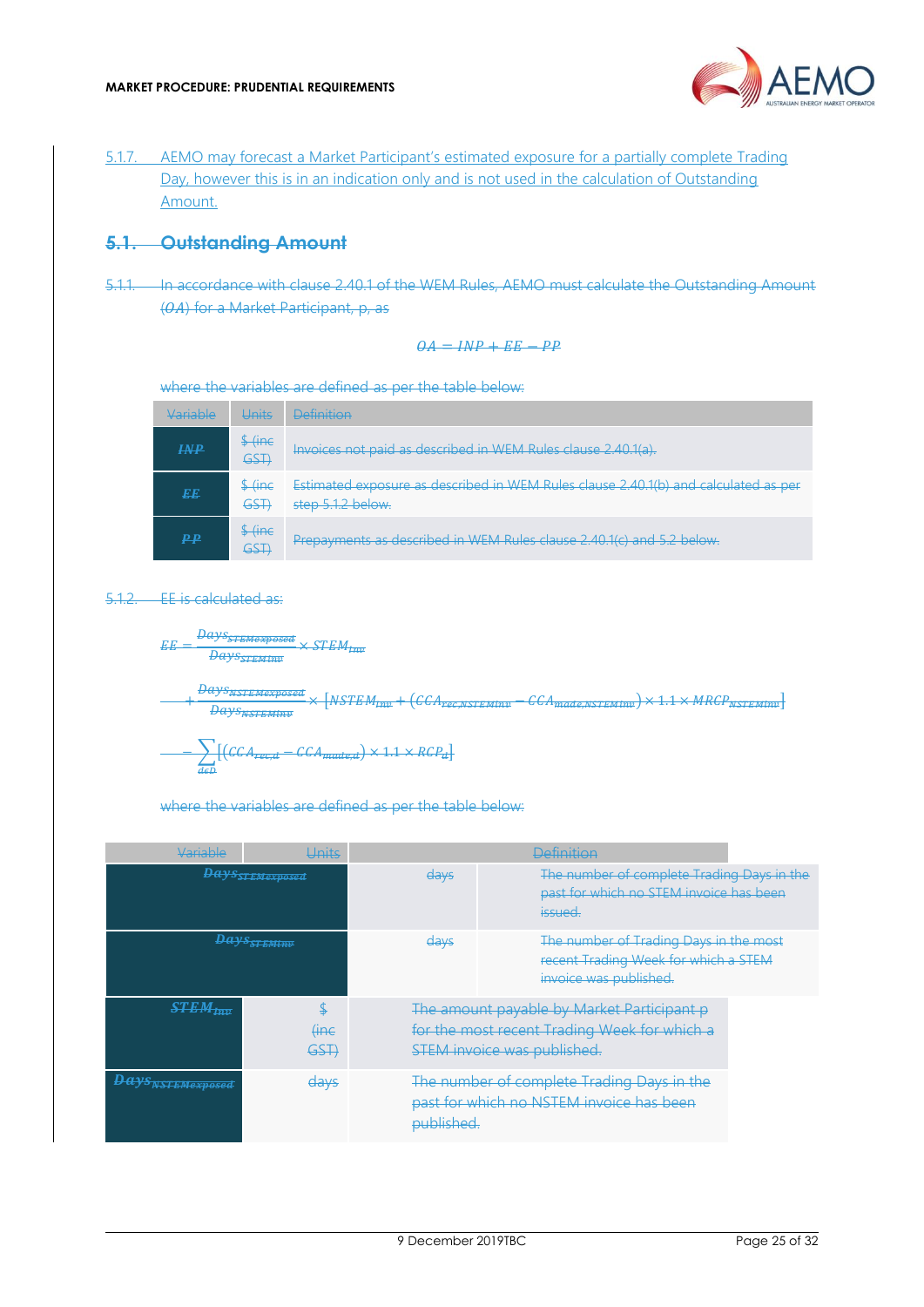#### **MARKET PROCEDURE: PRUDENTIAL REQUIREMENTS**



| Variable                            | Units                           | <b>Definition</b>                                                                                                                  |                                                                                                                                                                                                                                                               |  |
|-------------------------------------|---------------------------------|------------------------------------------------------------------------------------------------------------------------------------|---------------------------------------------------------------------------------------------------------------------------------------------------------------------------------------------------------------------------------------------------------------|--|
| <b>Days</b> NSTEMINU                |                                 | days                                                                                                                               | The number of Trading Days in the most<br>recent Trading Month for which an NSTEM<br>Initial invoice was published.                                                                                                                                           |  |
| $\n  NSTEM$                         |                                 | (inc GST)                                                                                                                          | The amount payable by Market Participant p<br>for the most recent Trading Month for which<br>an NSTEM Initial invoice was published.                                                                                                                          |  |
| <b>CCA</b> <sub>rec, NSTEMINV</sub> |                                 | Capacity<br>Credits                                                                                                                | The number of Capacity Credits allocated to<br>the Market in the most recent Trading<br>Month for which an NSTEM Initial invoice<br>was published.                                                                                                            |  |
| CCA <sub>made,NSTEMinv</sub>        |                                 | Capacity<br><b>Credits</b>                                                                                                         | The number of Capacity Credits that were<br>allocated to other Market Participants in the<br>most recent Trading Month for which an<br>NSTEM Initial invoice was published.                                                                                   |  |
|                                     | <b>MRCP</b> <sub>NSTEMINV</sub> | $\frac{4}{2}$ per<br>Capacity<br>Credit<br>$\left(\nex\right)\n\left(\n\begin{array}{c}\n\text{S}\n\text{S}\n\end{array}\n\right)$ | The Monthly Reserve Capacity Price, which<br>was applied in the most recently published<br><b>NSTEM Initial invoice.</b>                                                                                                                                      |  |
|                                     | $\overline{p}$                  | A/A                                                                                                                                | The set of all complete Trading Days in the<br>past for which no NSTEM invoice has been<br><i>issued.</i>                                                                                                                                                     |  |
|                                     | $\overline{GCA_{rec,d}}$        | Capacity<br>Credits                                                                                                                | The number of Capacity Credits allocated to<br>Market Participant p in the Trading Month in<br>which Trading Day d falls.                                                                                                                                     |  |
|                                     | $\overline{6CA_{made,d}}$       | Capacity<br>Credits                                                                                                                | The number of Capacity Credits<br>allocated by Market Participant p to<br>other Market Participants in the Trading<br>Month in which Trading Day d falls.                                                                                                     |  |
|                                     | $RCP_{\overline{a}}$            | $\sqrt{$\text{per}}$<br>Capacity<br>Credit<br>(ex GST)                                                                             | The daily Reserve Capacity Price<br>calculated as the Monthly Reserve<br>Capacity Price, which applies to the<br><b>Trading Month in which Trading Day d</b><br>falls, divided by the number of days in<br>the Trading Month in which Trading<br>Day d falls. |  |

- <span id="page-25-1"></span>5.1.3. AEMO may also determine a Market Participant's forecast exposure (not included in the Outstanding Amount) to represent the forecast exposure that may be reached until the next Invoicing Date for Non-STEM Settlement. This is calculated as a projection of the Market Participant's Outstanding Amount between the date when the Outstanding Amount is calculated and the next Invoicing Date for Non-STEM Settlement.
- <span id="page-25-0"></span>**5.2. Estimation Methodology for the Purposes of Determining the Outstanding Amount**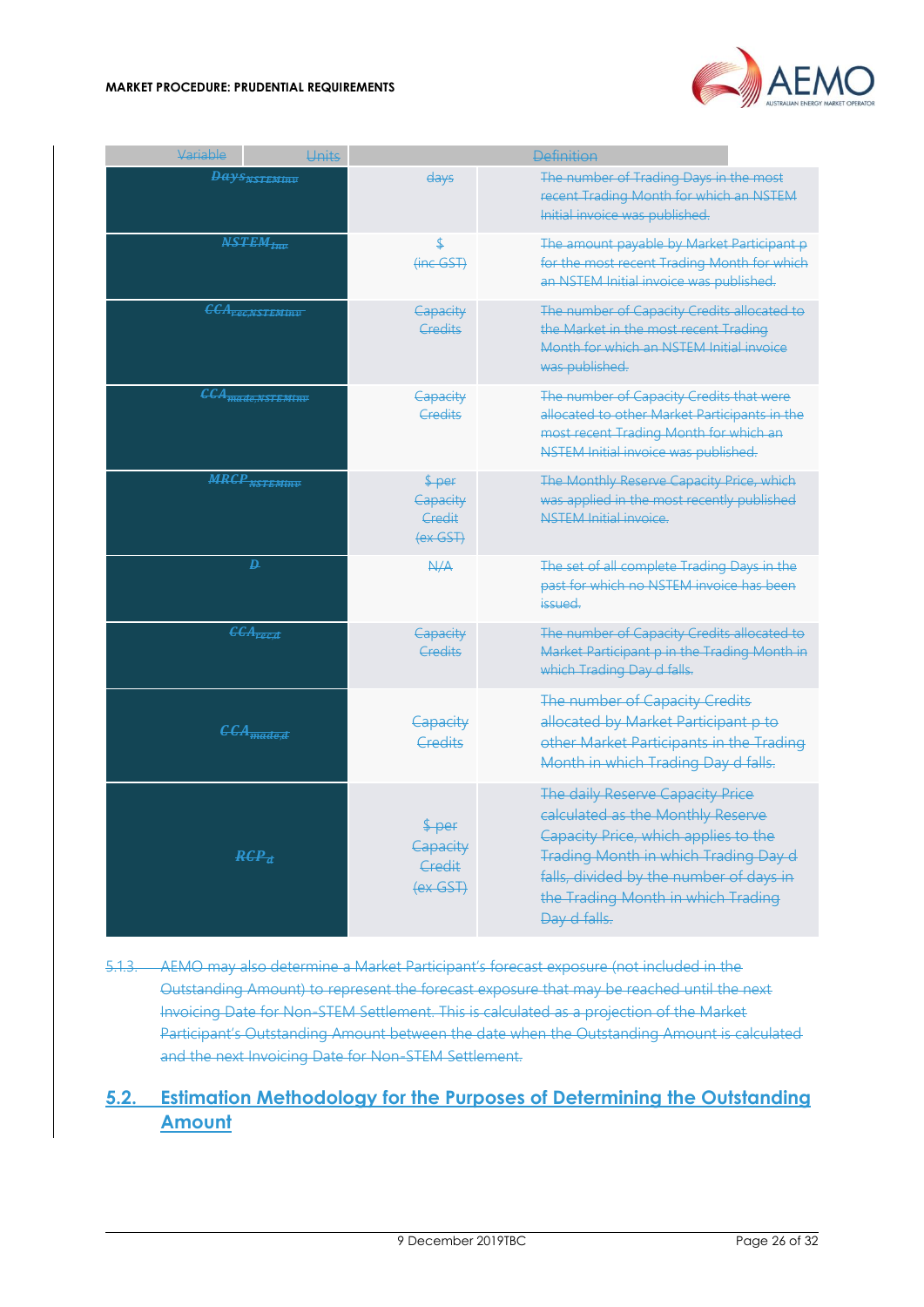

- 5.2.1. Where the metered energy generated or consumed by a Facility  $f^6$  in Trading Interval *i* is unavailable, it may be estimated:
	- (a) where the SCADA data and output estimate for Facility  $f$  in Trading Interval  $i$  under clause 7.13.1(cA) of the WEM Rules is available, as this value; or
	- (b) where the SCADA data and output estimate for Facility  $f$  in Trading Interval  $i$  under clause 7.13.1(cA) of the WEM Rules is unavailable, by linearly scaling generated or consumed energy for Facility  $f$  from a similar Trading Interval (as determined by AEMO), by the Relevant Dispatch Quantity.
- 5.2.2. Where the SCADA data or output estimate produced under clause 7.13.1(cA) of the WEM Rules for Facility  $f$  in Trading Interval  $i$  is unavailable, it may be estimated by assuming Facility  $f$  maintained its EOI Quantity over the duration of that Trading Interval  $i$ .
- 5.2.3. Where the Ex-post Downwards LFAS Enablement quantity for Facility  $f$  in Trading Interval  $i$  is unavailable, it may be estimated:
	- (a) where the Downwards LFAS Enablement quantity for Facility  $f$  in Trading Interval  $i$  is available, as this value; or
	- (b) where the Downwards LFAS Enablement quantity for Facility  $f$  in Trading Interval  $i$  is unavailable, as the forecast value based on the Forecast Downwards LFAS Merit Order and Forecast Downwards LFAS Quantity for Trading Interval *i.*
- 5.2.4. Where the Ex-post Upwards LFAS Enablement quantity for Facility  $f$  in Trading Interval  $i$  is unavailable, it may be estimated:
	- (a) where the Upwards LFAS Enablement quantity for Facility  $f$  in Trading Interval  $i$  is available, as this value; or
	- (b) where the Upwards LFAS Enablement quantity for Facility  $f$  in Trading Interval  $i$  is unavailable, as the forecast value based on the Forecast Upwards LFAS Merit Order and Forecast Upwards LFAS Quantity for Trading Interval *i*.
- 5.2.5. Where the applicable monthly dollar value for an Ancillary Service Contract (for Load Rejection Reserve Service, System Restart Service or Dispatch Support Service) for Trading Month m is not yet finalised for settlement purposes, it may be estimated as the monthly dollar value for the same Ancillary Service Contract in the most recently available Trading Month.
- 5.2.6. Where the quantity of Spinning Reserve Service provided under an Ancillary Service Contract for Trading Interval *i* is unavailable, it may be estimated as the quantity of Spinning Reserve Service provided under the same Ancillary Service Contract in a similar Trading Interval to Trading Interval  $i$  (as determined by AEMO).
- 5.2.7. Where the applicable monthly dollar value for an Ancillary Service Contract (for Spinning Reserve Service) for Trading Month  $m$  is not yet finalised for settlement purposes, it may be estimated by applying the methodology used to compensate Synergy for Spinning Reserve Service under section 9.9 of the WEM Rules.
- 5.2.8. Where the Relevant Dispatch Quantity for Trading Interval is unavailable, it may be estimated as

 $6$  A Facility includes "a connection point at which electricity is delivered for am distribution system or transmission system to a Rule Participant ("Load")" [clause 2.29.1(d)].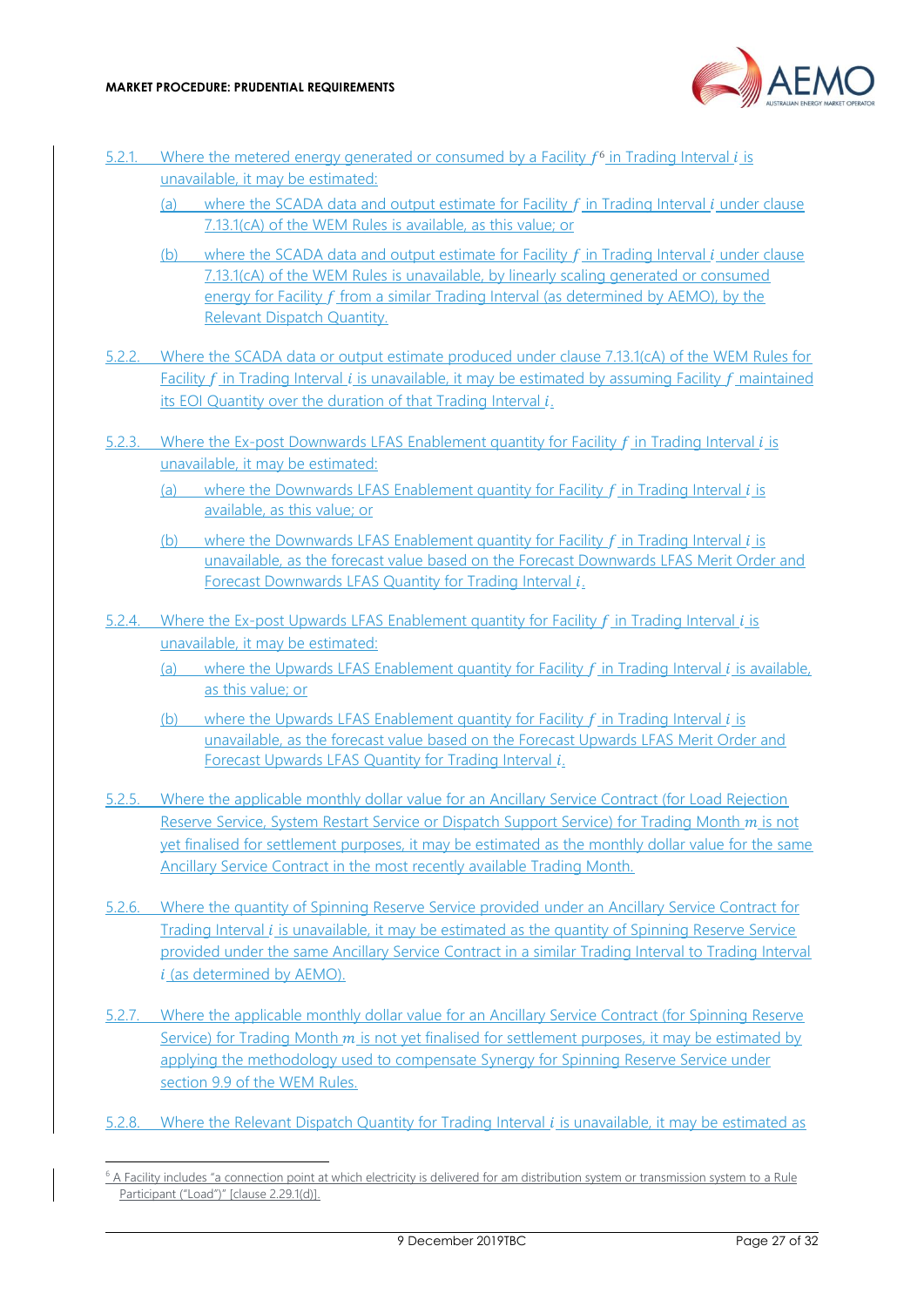

the Load Forecast for that Trading Interval  $i$ .

- 5.2.9. Where the EOI Quantity for Facility  $f$  in Trading Interval  $i$  is unavailable, it may be estimated by converting the metered energy generated or consumed for Facility  $f$  in Trading Interval  $i$  into an average power output over the duration of that Trading Interval  $i$ .
- 5.2.10. Where a Distribution Loss Factor for Facility  $f$  in Trading Interval  $i$  is unavailable, it may be estimated as 1.
- 5.2.11. Where a Transmission Loss Factor for Facility  $f$  in Trading Interval  $i$  is unavailable, it may be estimated as 1.
- 5.2.12. Where an Outage quantity for Facility  $f$  in Trading Interval  $i$  is unavailable it may be estimated as a quantity considered reasonable by System Management based on information available to it at the time of calculation, including, but not limited to, those in the schedule of Outages prepared under clause 7.3.4 of the WEM Rules.
- 5.2.13. Where the daily maximum temperature associated with Facility  $f$  for Trading Day  $d$  is unavailable, it may be estimated as 25 degrees Celsius.
- 5.2.14. Where the Balancing Price for Trading Interval  $i$  is unavailable, it may be estimated as the Provisional Balancing Price for Trading Interval i.
- 5.2.15. Where the Provisional Balancing Price for Trading Interval is unavailable, it may be estimated using the Forecast BMO and Relevant Dispatch Quantity for Trading Interval *i*.
- 5.2.16. Where the Individual Reserve Capacity Requirement for Market Participant  $p$  in Trading Month  $m$ is unavailable, it may be estimated as the Indicative Individual Capacity Requirement for Market Participant  $p$  in Trading Month  $m$ .
- 5.2.17. Where the Maximum Theoretical Energy Schedule for Facility  $f$  in Trading Interval  $i$  is unavailable. it may be estimated (at AEMO's discretion) by either:
	- (a) using the methodology in clause 6.15.1 of the WEM Rules; or
	- (b) assuming a sufficiently large value such that the Constrained On Quantity, as calculated under clause 6.17.3 and 6.17.3A of the WEM Rules, is zero.
- 5.2.18. Where the Minimum Theoretical Energy Schedule for Facility  $f$  in Trading Interval  $i$  is unavailable, it may be estimated (at AEMO's discretion) by either:
	- (a) using the methodology in clause 6.15.2 of the WEM Rules; or
	- (b) assuming a sufficiently small value such that no Constrained Off Quantity, as calculated under clause 6.17.4 and 6.17.4A of the WEM Rules, is zero.

#### <span id="page-27-0"></span>**5.2.5.3. Voluntary Prepayment**

- 5.2.1.5.3.1. A Market Participant may make a voluntary prepayment to AEMO at any time.
- 5.2.2.5.3.2. A voluntary prepayment, is for the purposes of: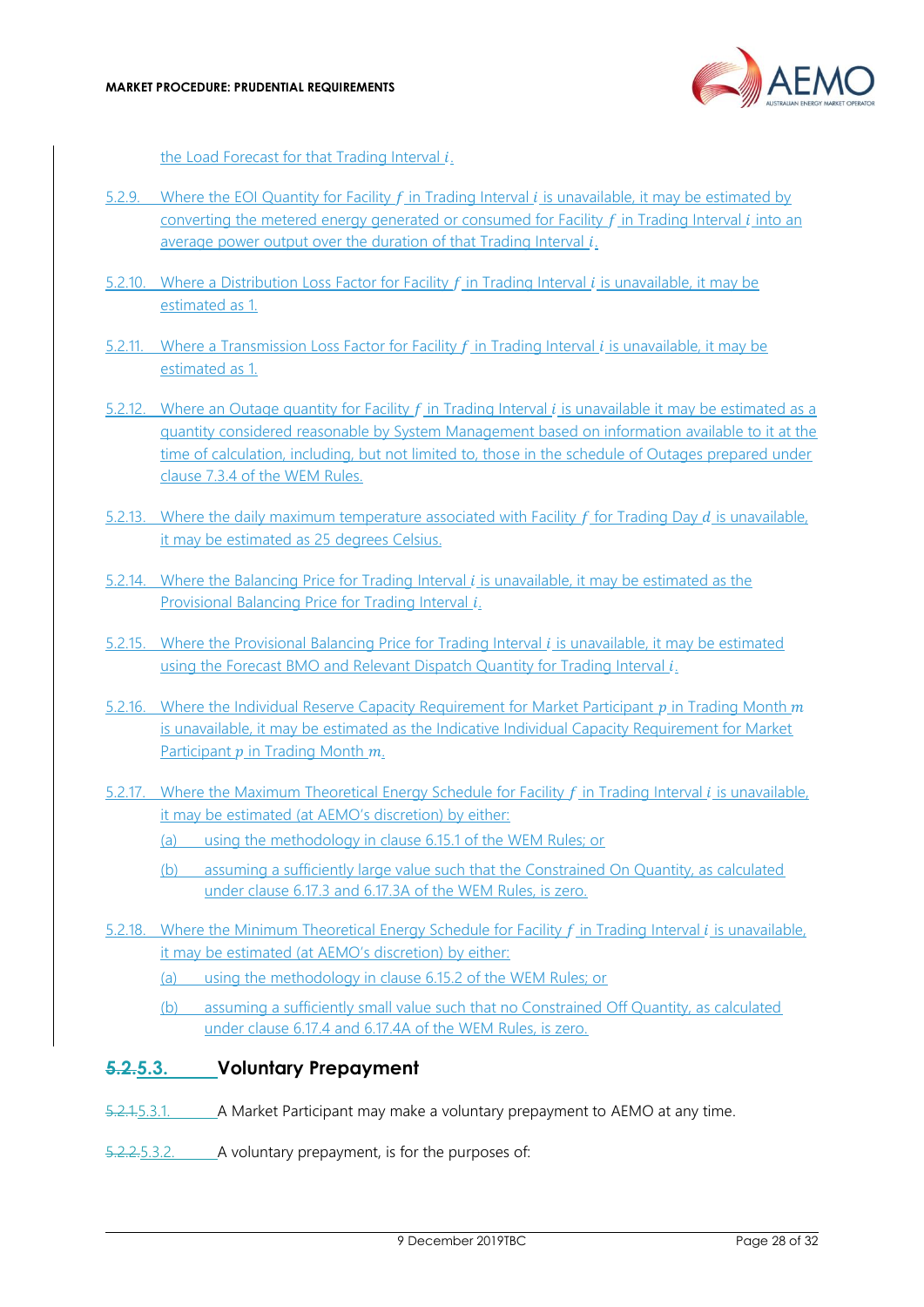

- (a) reducing the Market Participant's Outstanding Amount, and, thereby, increasing its Trading Margin, on each day<sub> $\bar{z}$ </sub> from the first Trading Day on which the Outstanding Amount is calculated, after AEMO receives the Prepayment Amount, until the Trading Day on which the Prepayment Amount is fully applied towards amounts payable by the Market Participant to AEMO; and
- (b) being applied to amounts payable by the Market Participant to AEMO, as specified in the Invoice, for the next STEM Settlement Statement or Non-STEM Settlement Statement (as applicable).
- 5.2.3.5.3.3. A Market Participant must provide a completed prepayment direction and cleared funds to AEMO [clause 2.40.1(c)].
- 5.2.4.5.3.4. AEMO must apply any prepayment amount towards amounts payable by the Market Participant to AEMO, as specified in the Invoice for the next STEM Settlement Statement or Non-STEM Settlement Statement (as applicable); and, to the extent there is a residual amount, as specified in subsequent Invoices for STEM Settlement Statements or Non-STEM Settlement Statements.
- 5.2.5.5.3.5. AEMO may, in its absolute discretion, apply a fee to cover the administrative costs in facilitating voluntary prepayments.

## <span id="page-28-0"></span>**5.3.5.4. Trading Margin**

- 5.3.1.5.4.1. AEMO must calculate the Trading Margin for a Market Participant as the amount by which its Trading Limit exceeds its Outstanding Amount at that time [clause 2.41.1].
- 5.3.2.5.4.2. Notwithstanding any other factors and analyses, a Market Participant electing to make a submission in the market should take into account the factors set out in Appendix A of this Procedure, in accordance with clause 2.41.5 of the WEM Rules, to determine whether that transaction could result in the Market Participant's Trading Margin being exceeded.
- 5.3.3.5.4.3. If a Market Participant determines that the assessment conducted in step 5.3.2 could result in its Trading Margin being exceeded, the Market Participant must not make such a submission in the market [clause 2.41.2].
- 5.3.4.5.4.4. AEMO may reject a submission from a Market Participant if AEMO's assessment, taking into account the factors listed in Appendix A of this Procedure, indicates that the transaction could result in the Market Participant's Trading Margin being exceeded [clause 2.41.3].

# <span id="page-28-1"></span>**5.4.5.5. Margin Call**

- 5.4.1.5.5.1. On any day that a Market Participant's Trading Margin is less than zero, AEMO may decide to make a Margin Call by issuing a Margin Call Notice in writing [clause 2.42.1].
- <span id="page-28-2"></span>5.4.2.5.5.2. AEMO must specify the following in the Margin Call Notice:
	- (a) The Margin Call amount in accordance with clause 2.42.1 of the WEM Rules. The Margin Call amount is determined as the amount that will increase the Market Participant's Trading Margin to zero, at the time the Margin Call Notice is issued [clause 2.42.3];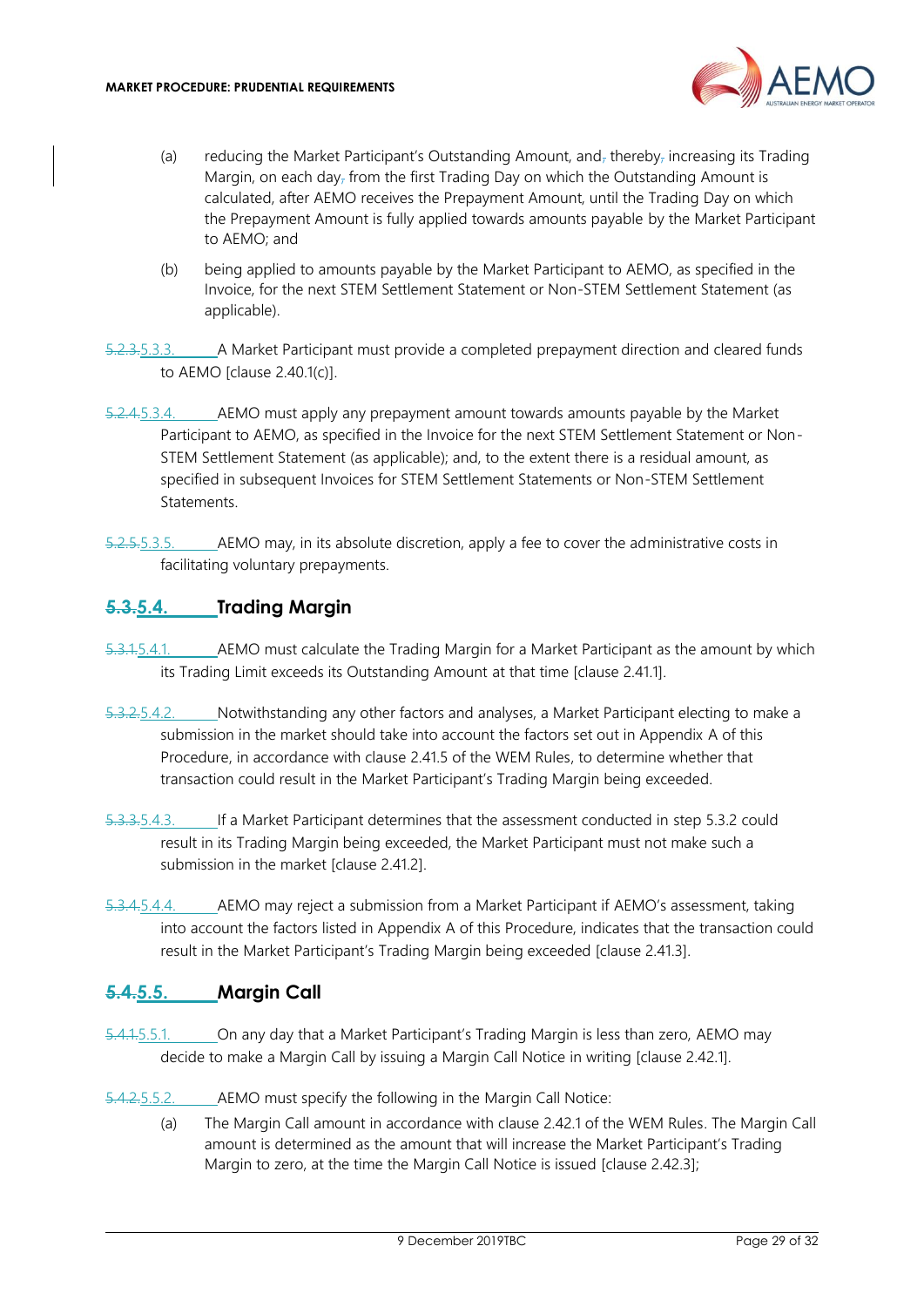

- (b) The date of the Margin Call Notice determined as follows:
	- (i) Where the Margin Call Notice is issued before noon, then the notice is deemed to have been issued the same day; and
	- (ii) Where the Margin Call Notice is issued after noon, then the notice is deemed to have been issued on the next Business Day; and
- (c) In accordance with clause 2.42.4 of the WEM Rules, the deadline to be outlined in this Procedure, by which the Market Participant must respond to the Margin Call Notice and provide the Margin Call amount, is before noon on the next Business Day following the deemed date of notice.

5.4.3.5.5.3. A Market Participant must respond to the Margin Call by:

- (a) providing a Security Deposit in cleared funds to AEMO, equivalent to the amount of the Margin Call. The Security Deposit must be made in accordance with step [3.8](#page-18-0) of this Procedure and clause 2.38.4(b) of the WEM Rules; or
- (b) providing additional Credit Support in the form of a guarantee or bank undertaking equivalent to the amount of the Margin Call. The guarantee or bank undertaking must be made in accordance with step [3.7](#page-17-0) and clause 2.38.4(a) of the WEM Rules [clause 2.42.4].
- 5.4.4.5.5.4. If a Market Participant fails to comply with clause 2.42.4 of the WEM Rules, then a Suspension Event is triggered in relation to Market Participant under clause 9.23.1 of the WEM Rules [clause 2.42.6].
- 5.4.5.5.5.5. AEMO may cancel a Margin Call Notice at any time, by notifying the Market Participant in writing. AEMO reserves the right to issue a further Margin Call Notice on the same grounds that gave rise to the cancelled Margin Call Notice [clause 2.42.5].
- 5.4.6.5.5.6. Where AEMO issues a Margin Call Notice, it must review the Credit Limit of the Market Participant within 30 Business Days after the date on which the Margin Call Notice was issued [clause 2.42.7]. AEMO must review the Credit Limit in accordance with steps [2.2](#page-7-2) or [2.3,](#page-9-0) as applicable.

#### <span id="page-29-0"></span>**5.5.5.6. Prudential Risk Report**

- 5.5.1.5.6.1. AEMO must ensure that the prudential risk report for a Market Participant is updated daily on the 'Market Participant Interface' in WEMS<sup>7</sup>. The prudential risk report must have updated values for the Market Participant's:
	- (a) Unpaid Invoices, after offsetting cleared voluntary prepayments;
	- (b) Outstanding Amount; and
	- (c) Trading Margin.
- 5.5.2. Where applicable, AEMO may provide updated values for a Market Participant's Margin Call amount (calculated in step  $5.4.2(a)$ ) and estimated exposure (calculated in step  $5.1.25.1.5$ ).

<sup>&</sup>lt;sup>7</sup> Access to the Market Participant Interface in WEMS is only available, upon login, to authorised users nominated by that Market Participant.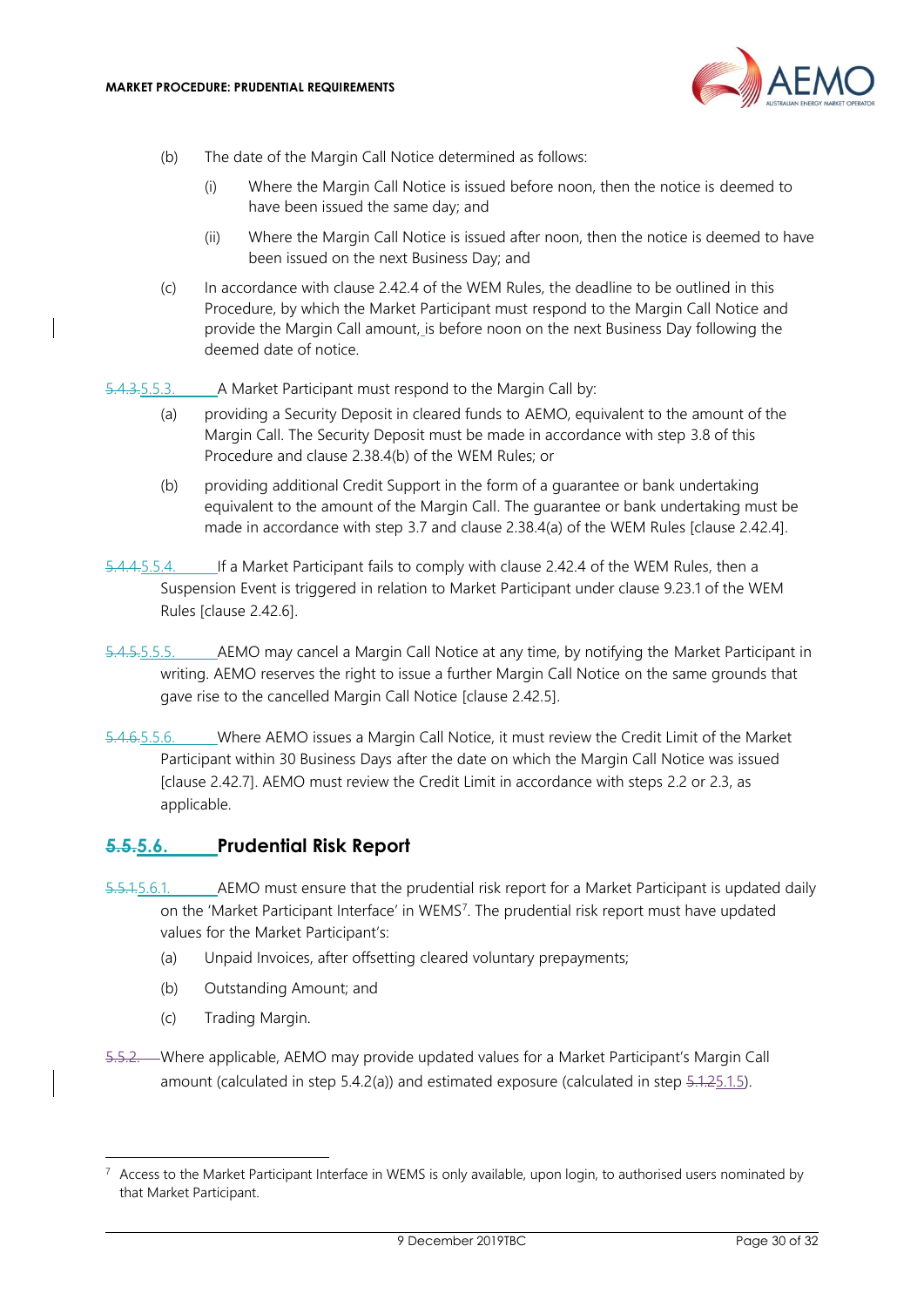

## <span id="page-30-0"></span>**APPENDIX A. FACTORS TO BE TAKEN INTO ACCOUNT IN DETERMINING THE EXPECTED VALUE OF A TRANSACTION [IN ACCORDANCE WITH CLAUSE 2.41.5 OF THE WEM RULES]**

These factors are intended to provide guidance to enable a Market Participant or AEMO to determine the expected value of a transaction that would, were the transaction to be assessed taking into account the expected value factors:

- (a) enable a Market Participant to ascertain that a contemplated transaction could result in the Market Participant's Trading Margin being exceeded and, therefore, that the submission must not be made under clause 2.41.2 of the WEM Rules; or
- (b) enable AEMO to ascertain that a contemplated transaction could result in the Market Participant's Trading Margin being exceeded and therefore that the submission may be rejected under clause 2.41.3 of the WEM Rules.

Where a Market Participant or AEMO is assessing whether a transaction contemplated by a submission could result in a Market Participant's Trading Margin being exceeded, Market Participants and AEMO must:

- (a) Take into account all information that is readily available, making reasonable assumptions and estimates, where necessary, based on the Market Participant's normal commercial position and trading activities and any unusual circumstances that may exist at the time; and
- (b) Arrive at a value, using reasonable estimates of the Market Participant's current and forecast STEM and Non-STEM Settlement exposure, taking into account relevant prevailing, recent and/or anticipated (including but not limited to):
	- (i) Outstanding Amounts, as calculated in clause 2.40.1 of the WEM Rules and the steps in section [5.1](#page-22-1) and 5.2 of this Procedure;
	- (ii) transactions in relation to STEM and Non-STEM Settlement;
	- (iii) STEM, Balancing and Reserve Capacity Prices;
	- (iv) Ancillary Service Settlement amount;
	- (v) Reconciliation Settlement amount;
	- (vi) Forced Outages and the applicable refund factor determined in clause 4.26.1 of the WEM Rules; and
	- (vii) Material material changes in market conditions.

In terms of assessing whether a proposed transaction contemplated by a submission could result in a Market Participant's Trading Margin being exceeded, AEMO would consider it reasonable if, for example:

- (a) A Market Participant used actual Outstanding Amounts and unpaid Invoices when considering the contemplated submission to assess current and expected liabilities arising from transactions in relation to STEM and Non-STEM Settlement;
- (b) A Market Participant used recent actual or average daily, weekly or monthly prices over the preceding three-month period, when considering the contemplated submission, to assess current and expected liabilities arising from the STEM, Balancing Market and Reserve Capacity Prices;
- (c) A Market Participant used recent actual or average Ancillary Service and Reconciliation Settlement amounts over the preceding three-month period, when considering the